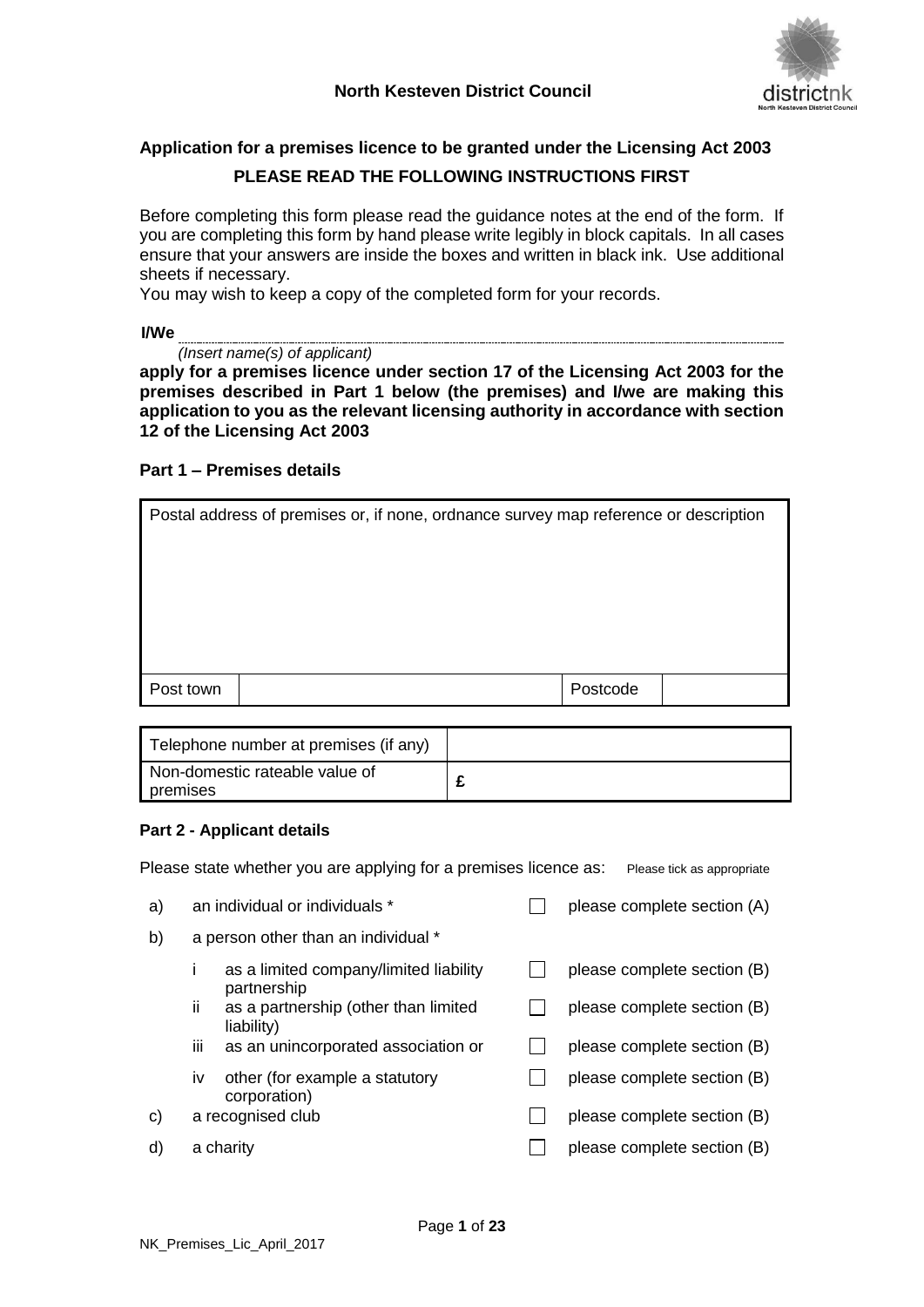| e)  | the proprietor of an educational<br>establishment                                                                                                                                                  | please complete section (B) |
|-----|----------------------------------------------------------------------------------------------------------------------------------------------------------------------------------------------------|-----------------------------|
| f)  | a health service body                                                                                                                                                                              | please complete section (B) |
| g)  | a person who is registered under Part 2 of<br>the Care Standards Act 2000 (c14) in<br>respect of an independent hospital in Wales                                                                  | please complete section (B) |
| ga) | a person who is registered under Chapter 2<br>of Part 1 of the Health and Social Care Act<br>2008 (within the meaning of that Part) in an<br>independent hospital in England                       | please complete section (B) |
| h)  | the chief officer of police of a police force in<br><b>England and Wales</b>                                                                                                                       | please complete section (B) |
|     | * If you are applying as a person described in (a) or (b) please confirm (by ticking yes<br>to one box below):                                                                                     |                             |
|     | I am carrying on or proposing to carry on a business which involves the use of<br>the premises for licensable activities; or<br>I am making the application pursuant to a<br>statutory function or |                             |
|     | a function discharged by virtue of Her Majesty's prerogative                                                                                                                                       |                             |
|     | (A) INDIVIDUAL APPLICANTS (fill in as applicable)                                                                                                                                                  |                             |

| Mr                                                                             | Mrs | Miss | Ms                           | <b>Other Title</b><br>(for example,<br>Rev) |                 |
|--------------------------------------------------------------------------------|-----|------|------------------------------|---------------------------------------------|-----------------|
| <b>Surname</b>                                                                 |     |      | <b>First names</b>           |                                             |                 |
| Date of birth                                                                  |     |      | I am 18 years old<br>or over |                                             | Please tick yes |
| <b>Nationality</b>                                                             |     |      |                              |                                             |                 |
| <b>Current residential</b><br>address if different<br>from premises<br>address |     |      |                              |                                             |                 |
| <b>Post</b><br>town                                                            |     |      |                              | <b>Postcode</b>                             |                 |
| Daytime contact telephone<br>number                                            |     |      |                              |                                             |                 |
| <b>E-mail address</b><br>(optional)                                            |     |      |                              |                                             |                 |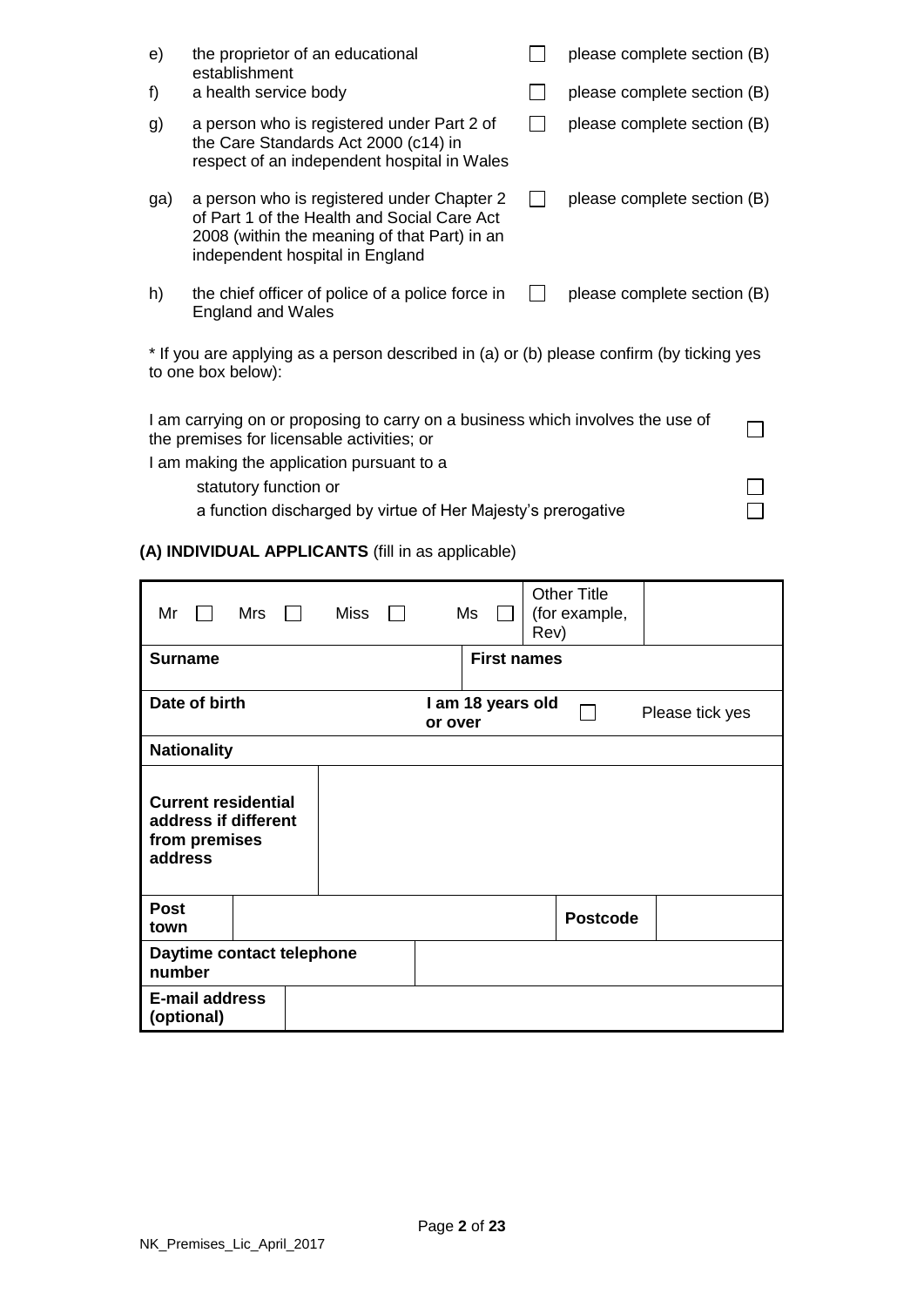### **SECOND INDIVIDUAL APPLICANT** (if applicable)

| Mr                                                                        | Mrs<br>$\mathbf{1}$ | <b>Miss</b> |  |                                                 | Ms                 | <b>Other Title</b><br>Rev) | (for example,   |  |
|---------------------------------------------------------------------------|---------------------|-------------|--|-------------------------------------------------|--------------------|----------------------------|-----------------|--|
| <b>Surname</b>                                                            |                     |             |  |                                                 | <b>First names</b> |                            |                 |  |
| Date of birth                                                             |                     |             |  | I am 18 years old<br>Please tick yes<br>or over |                    |                            |                 |  |
| <b>Nationality</b>                                                        |                     |             |  |                                                 |                    |                            |                 |  |
| <b>Current postal</b><br>address if different<br>from premises<br>address |                     |             |  |                                                 |                    |                            |                 |  |
| <b>Post</b><br>town                                                       |                     |             |  |                                                 |                    |                            | <b>Postcode</b> |  |
| Daytime contact telephone<br>number                                       |                     |             |  |                                                 |                    |                            |                 |  |
| <b>E-mail address</b><br>(optional)                                       |                     |             |  |                                                 |                    |                            |                 |  |

### **(B) OTHER APPLICANTS**

**Please provide name and registered address of applicant in full. Where appropriate please give any registered number. In the case of a partnership or other joint venture (other than a body corporate), please give the name and address of each party concerned.**

| Name                                                                                             |
|--------------------------------------------------------------------------------------------------|
| Address                                                                                          |
|                                                                                                  |
| Registered number (where applicable)                                                             |
| Description of applicant (for example, partnership, company, unincorporated<br>association etc.) |
| Telephone number (if any)                                                                        |
| E-mail address (optional)                                                                        |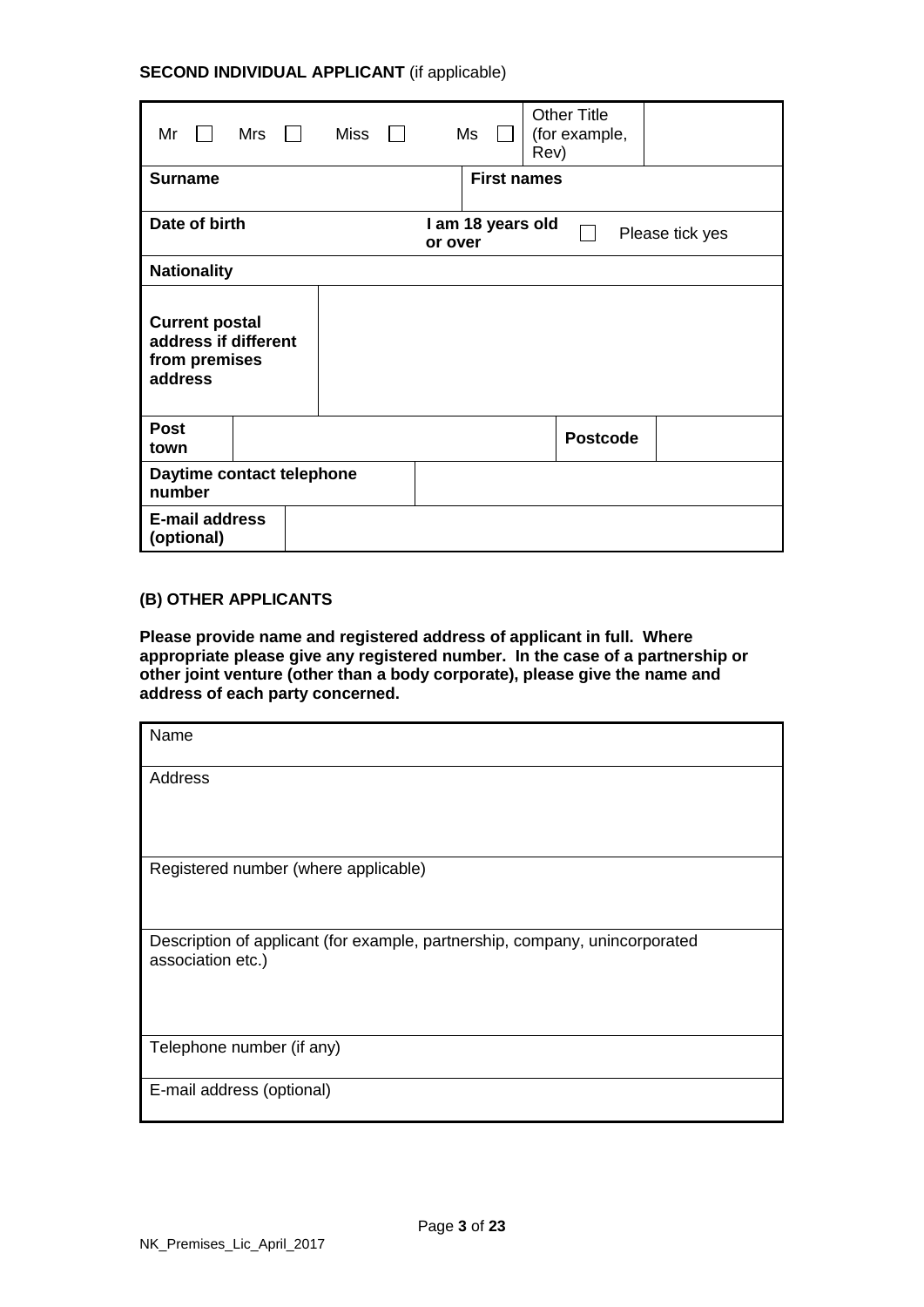### **Part 3 Operating Schedule**

When do you want the premises licence to start?

| , וו | мм |  | vvvv |  |  |  |
|------|----|--|------|--|--|--|
|      |    |  |      |  |  |  |

If you wish the licence to be valid only for a limited period, when do you want it to end?

|  | M | <b>^^^</b> |  |  |  |
|--|---|------------|--|--|--|
|  |   |            |  |  |  |

| Please give a general description of the premises (please read guidance note 1) |
|---------------------------------------------------------------------------------|
|                                                                                 |
|                                                                                 |
|                                                                                 |
|                                                                                 |
|                                                                                 |
|                                                                                 |
|                                                                                 |
|                                                                                 |
|                                                                                 |
|                                                                                 |
|                                                                                 |

If 5,000 or more people are expected to attend the premises at any one time, please state the number expected to attend.

What licensable activities do you intend to carry on from the premises?

(please see sections 1 and 14 and Schedules 1 and 2 to the Licensing Act 2003)

|    | <b>Provision of regulated entertainment</b> (please read guidance note 2)                                     | Please tick all that<br>apply |  |  |  |  |
|----|---------------------------------------------------------------------------------------------------------------|-------------------------------|--|--|--|--|
| a) | plays (if ticking yes, fill in box A)                                                                         |                               |  |  |  |  |
| b) | films (if ticking yes, fill in box B)                                                                         |                               |  |  |  |  |
| C) | indoor sporting events (if ticking yes, fill in box C)                                                        |                               |  |  |  |  |
| d) | boxing or wrestling entertainment (if ticking yes, fill in box D)                                             |                               |  |  |  |  |
| e) | live music (if ticking yes, fill in box E)                                                                    |                               |  |  |  |  |
| f) | recorded music (if ticking yes, fill in box F)                                                                |                               |  |  |  |  |
| g) | performances of dance (if ticking yes, fill in box G)                                                         |                               |  |  |  |  |
| h) | anything of a similar description to that falling within (e), (f) or $(q)$<br>(if ticking yes, fill in box H) |                               |  |  |  |  |
|    | <b>Provision of late night refreshment</b> (if ticking yes, fill in box I)                                    |                               |  |  |  |  |
|    | <b>Supply of alcohol</b> (if ticking yes, fill in box J)                                                      |                               |  |  |  |  |
|    | In all cases complete boxes K, L and M                                                                        |                               |  |  |  |  |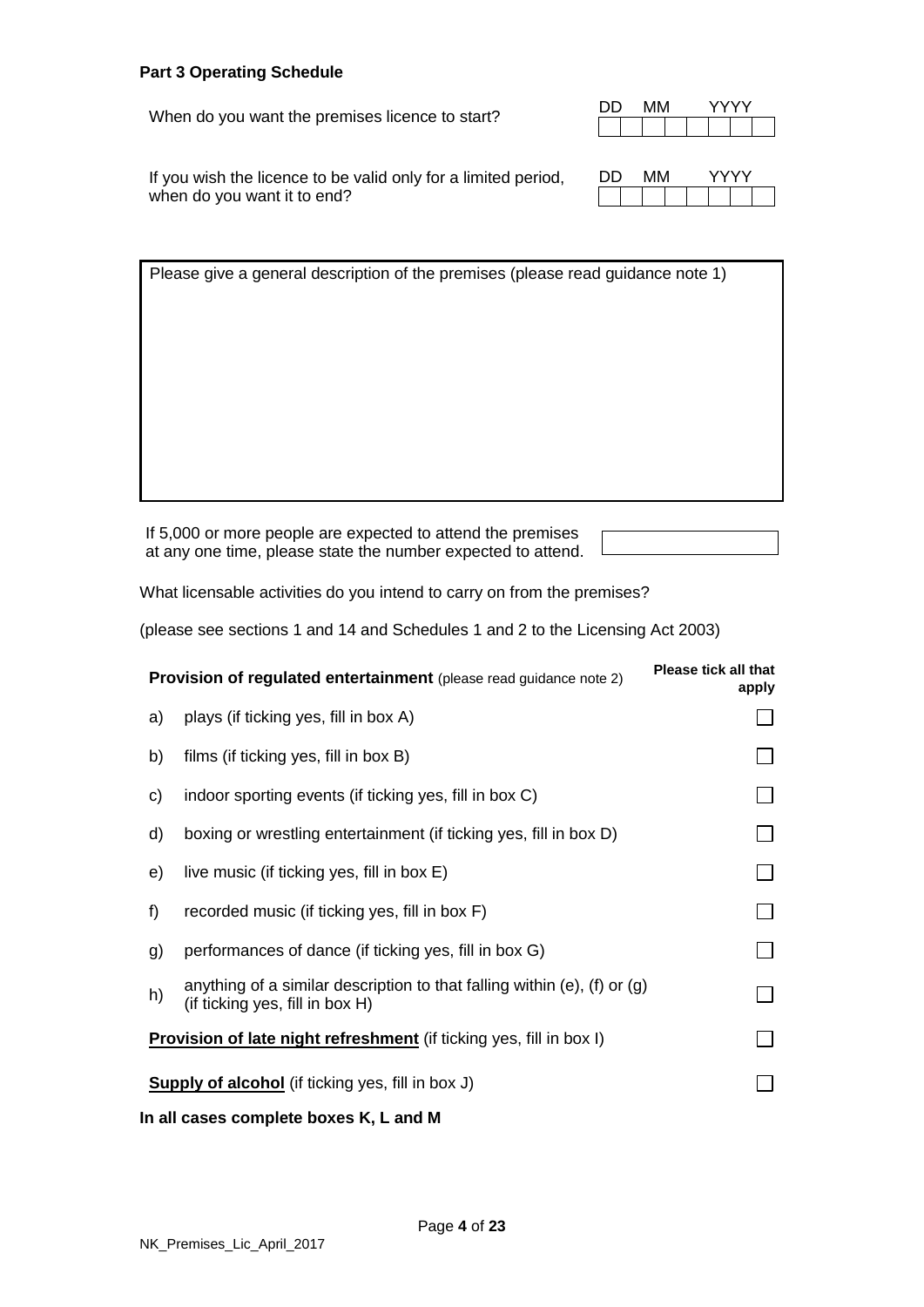**A**

| <b>Plays</b><br>Standard days and<br>timings (please read |              |        | Will the performance of a play take<br>place indoors or outdoors or both -<br>please tick (please read guidance note 3)                                                 | Indoors     |  |
|-----------------------------------------------------------|--------------|--------|-------------------------------------------------------------------------------------------------------------------------------------------------------------------------|-------------|--|
| guidance note 7)                                          |              |        |                                                                                                                                                                         | Outdoors    |  |
| Day                                                       | <b>Start</b> | Finish |                                                                                                                                                                         | <b>Both</b> |  |
| Mon                                                       |              |        | Please give further details here (please read guidance<br>note 4)                                                                                                       |             |  |
| Tue                                                       |              |        |                                                                                                                                                                         |             |  |
| Wed                                                       |              |        | <b>State any seasonal variations for performing plays</b><br>(please read guidance note 5)                                                                              |             |  |
| Thur                                                      |              |        |                                                                                                                                                                         |             |  |
| Fri                                                       |              |        | Non standard timings. Where you intend to use the<br>premises for the performance of plays at different times<br>to those listed in the column on the left, please list |             |  |
| Sat                                                       |              |        | (please read guidance note 6)                                                                                                                                           |             |  |
| Sun                                                       |              |        |                                                                                                                                                                         |             |  |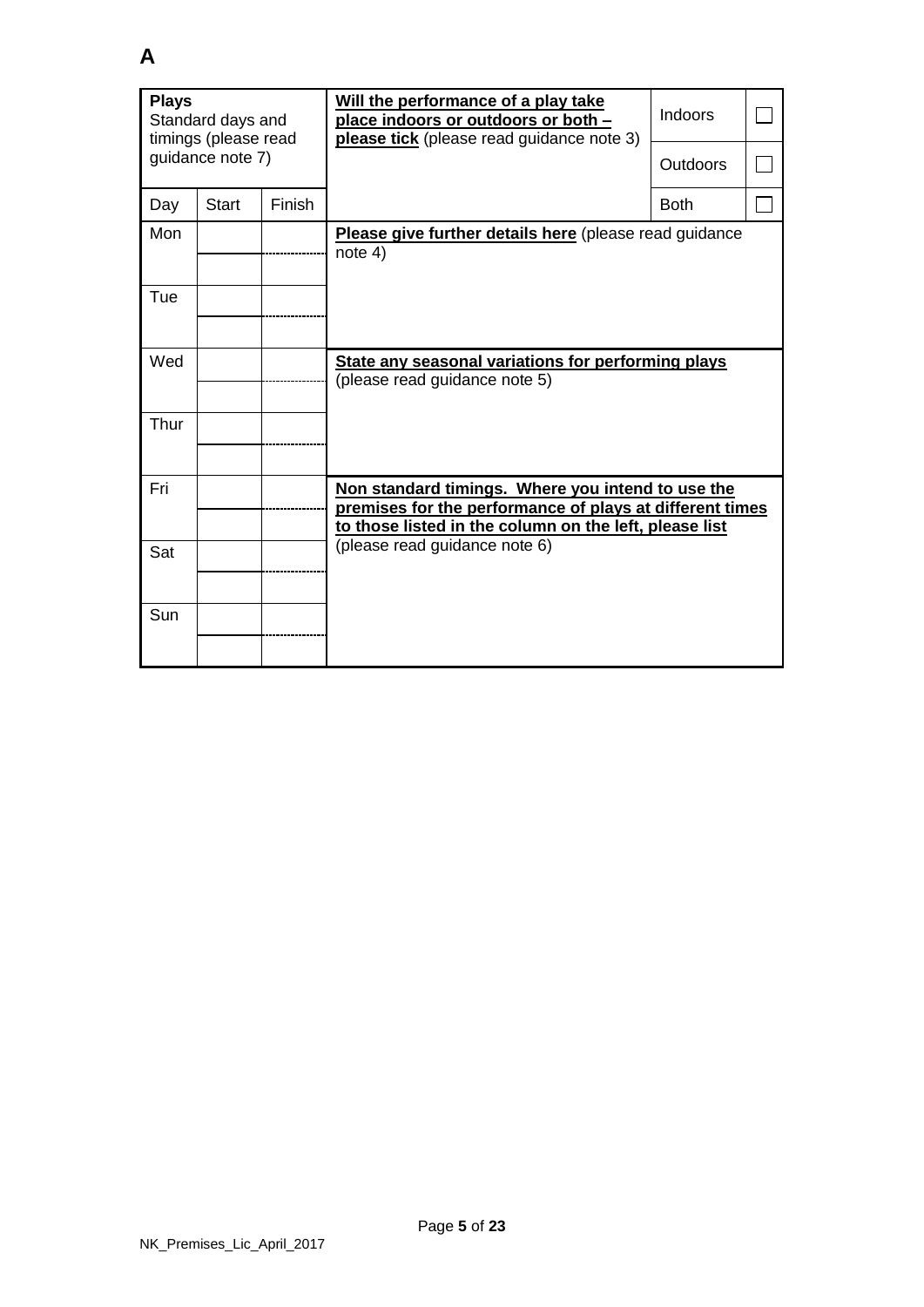**B**

| <b>Films</b><br>Standard days and<br>timings (please read |                  |               | Will the exhibition of films take place<br>indoors or outdoors or both - please<br>tick (please read guidance note 3)                                                  | Indoors     |  |
|-----------------------------------------------------------|------------------|---------------|------------------------------------------------------------------------------------------------------------------------------------------------------------------------|-------------|--|
|                                                           | guidance note 7) |               |                                                                                                                                                                        | Outdoors    |  |
| Day                                                       | <b>Start</b>     | <b>Finish</b> |                                                                                                                                                                        | <b>Both</b> |  |
| Mon                                                       |                  |               | Please give further details here (please read guidance<br>note 4)                                                                                                      |             |  |
| Tue                                                       |                  |               |                                                                                                                                                                        |             |  |
| Wed                                                       |                  |               | State any seasonal variations for the exhibition of films<br>(please read guidance note 5)                                                                             |             |  |
| Thur                                                      |                  |               |                                                                                                                                                                        |             |  |
| Fri                                                       |                  |               | Non standard timings. Where you intend to use the<br>premises for the exhibition of films at different times to<br>those listed in the column on the left, please list |             |  |
| Sat                                                       |                  |               | (please read guidance note 6)                                                                                                                                          |             |  |
| Sun                                                       |                  |               |                                                                                                                                                                        |             |  |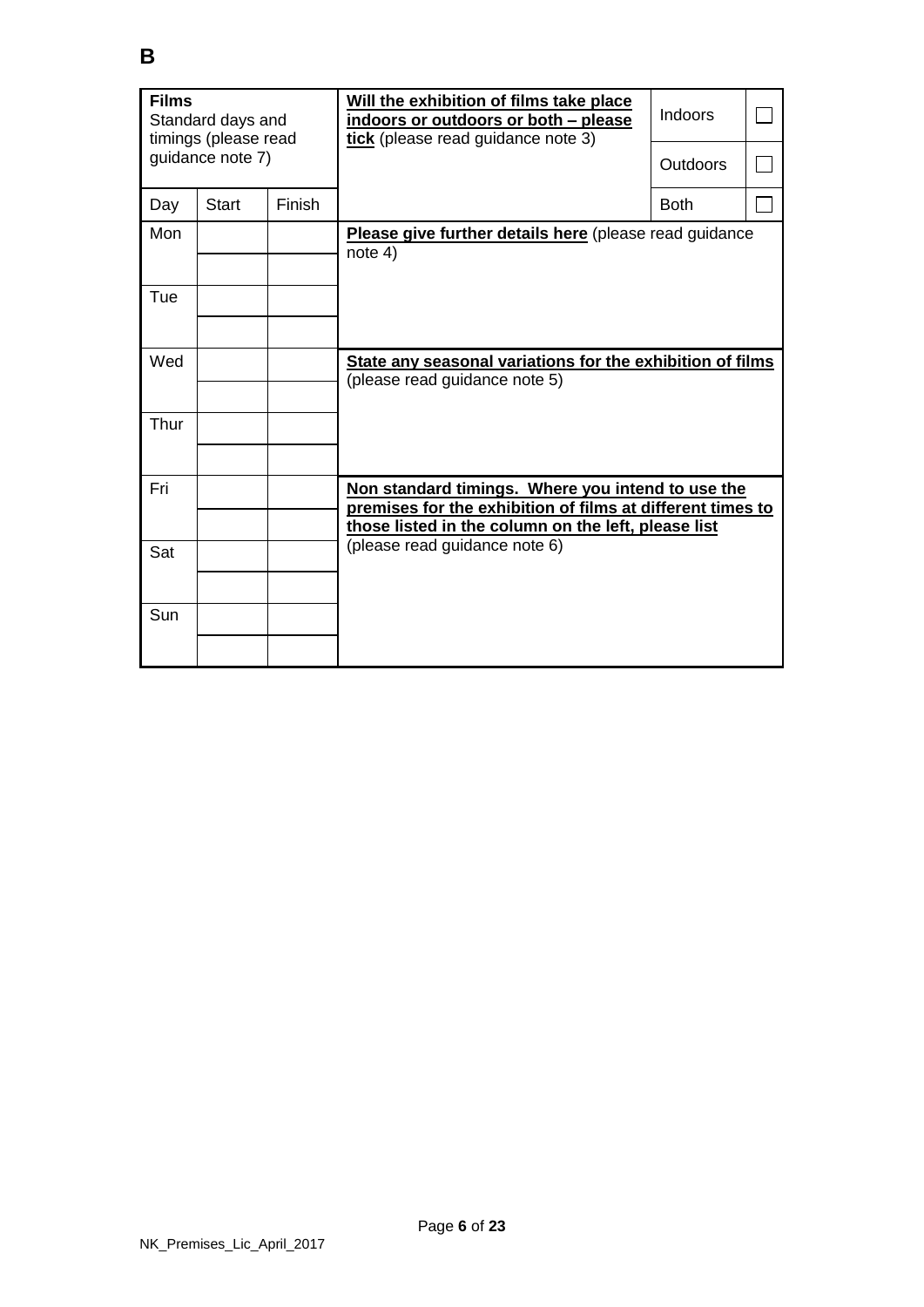**C**

| Indoor sporting events<br>Standard days and<br>timings (please read<br>guidance note 7) |              |               | Please give further details (please read guidance note 4)                                                                                                             |
|-----------------------------------------------------------------------------------------|--------------|---------------|-----------------------------------------------------------------------------------------------------------------------------------------------------------------------|
| Day                                                                                     | <b>Start</b> | <b>Finish</b> |                                                                                                                                                                       |
| Mon                                                                                     |              |               |                                                                                                                                                                       |
| Tue                                                                                     |              |               | State any seasonal variations for indoor sporting<br>events (please read guidance note 5)                                                                             |
| Wed                                                                                     |              |               |                                                                                                                                                                       |
| Thur                                                                                    |              |               | Non standard timings. Where you intend to use the<br>premises for indoor sporting events at different times<br>to those listed in the column on the left, please list |
| Fri                                                                                     |              |               | (please read guidance note 6)                                                                                                                                         |
| Sat                                                                                     |              |               |                                                                                                                                                                       |
| Sun                                                                                     |              |               |                                                                                                                                                                       |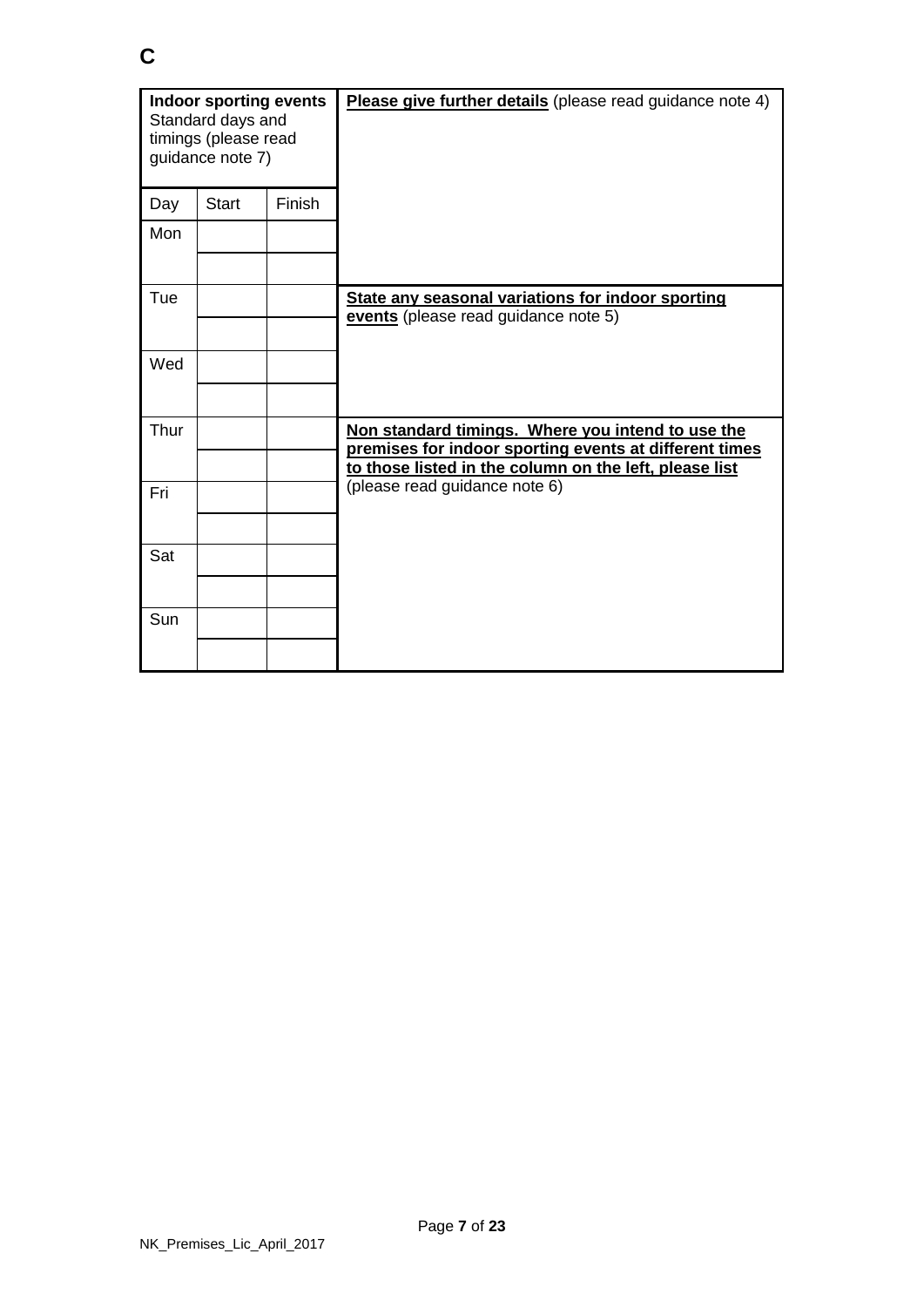**D**

| <b>Boxing or wrestling</b><br>entertainments<br>Standard days and |                                          |        | Will the boxing or wrestling<br>entertainment take place indoors or<br>outdoors or both - please tick (please                                                        | Indoors         |  |
|-------------------------------------------------------------------|------------------------------------------|--------|----------------------------------------------------------------------------------------------------------------------------------------------------------------------|-----------------|--|
|                                                                   | timings (please read<br>guidance note 7) |        | read guidance note 3)                                                                                                                                                | <b>Outdoors</b> |  |
| Day                                                               | <b>Start</b>                             | Finish |                                                                                                                                                                      | <b>Both</b>     |  |
| Mon                                                               |                                          |        | Please give further details here (please read guidance<br>note 4)                                                                                                    |                 |  |
| Tue                                                               |                                          |        |                                                                                                                                                                      |                 |  |
| Wed                                                               |                                          |        | State any seasonal variations for boxing or wrestling<br>entertainment (please read guidance note 5)                                                                 |                 |  |
| Thur                                                              |                                          |        |                                                                                                                                                                      |                 |  |
| Fri                                                               |                                          |        | Non standard timings. Where you intend to use the<br>premises for boxing or wrestling entertainment at<br>different times to those listed in the column on the left, |                 |  |
| Sat                                                               |                                          |        | please list (please read guidance note 6)                                                                                                                            |                 |  |
| Sun                                                               |                                          |        |                                                                                                                                                                      |                 |  |
|                                                                   |                                          |        |                                                                                                                                                                      |                 |  |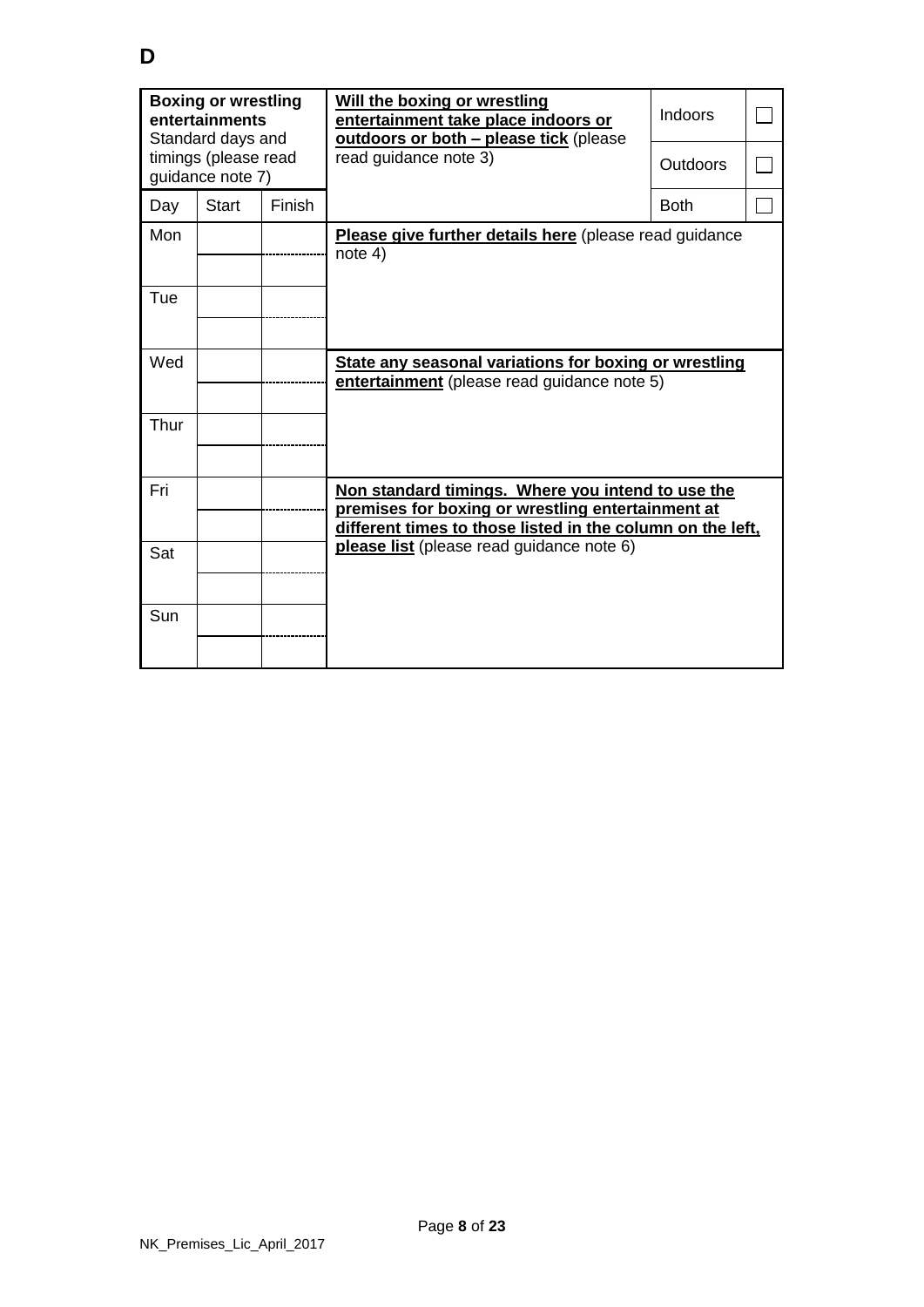| Live music<br>Standard days and<br>timings (please read |                  |               | Will the performance of live music take<br>place indoors or outdoors or both -<br>please tick (please read guidance note 3)                                                  | <b>Indoors</b>  |  |
|---------------------------------------------------------|------------------|---------------|------------------------------------------------------------------------------------------------------------------------------------------------------------------------------|-----------------|--|
|                                                         | quidance note 7) |               |                                                                                                                                                                              | <b>Outdoors</b> |  |
| Day                                                     | <b>Start</b>     | <b>Finish</b> |                                                                                                                                                                              | <b>Both</b>     |  |
| Mon                                                     |                  |               | Please give further details here (please read guidance<br>note 4)                                                                                                            |                 |  |
| Tue                                                     |                  |               |                                                                                                                                                                              |                 |  |
| Wed                                                     |                  |               | State any seasonal variations for the performance of live<br>music (please read guidance note 5)                                                                             |                 |  |
| Thur                                                    |                  |               |                                                                                                                                                                              |                 |  |
| Fri                                                     |                  |               | Non standard timings. Where you intend to use the<br>premises for the performance of live music at different<br>times to those listed in the column on the left, please list |                 |  |
| Sat                                                     |                  |               | (please read guidance note 6)                                                                                                                                                |                 |  |
| Sun                                                     |                  |               |                                                                                                                                                                              |                 |  |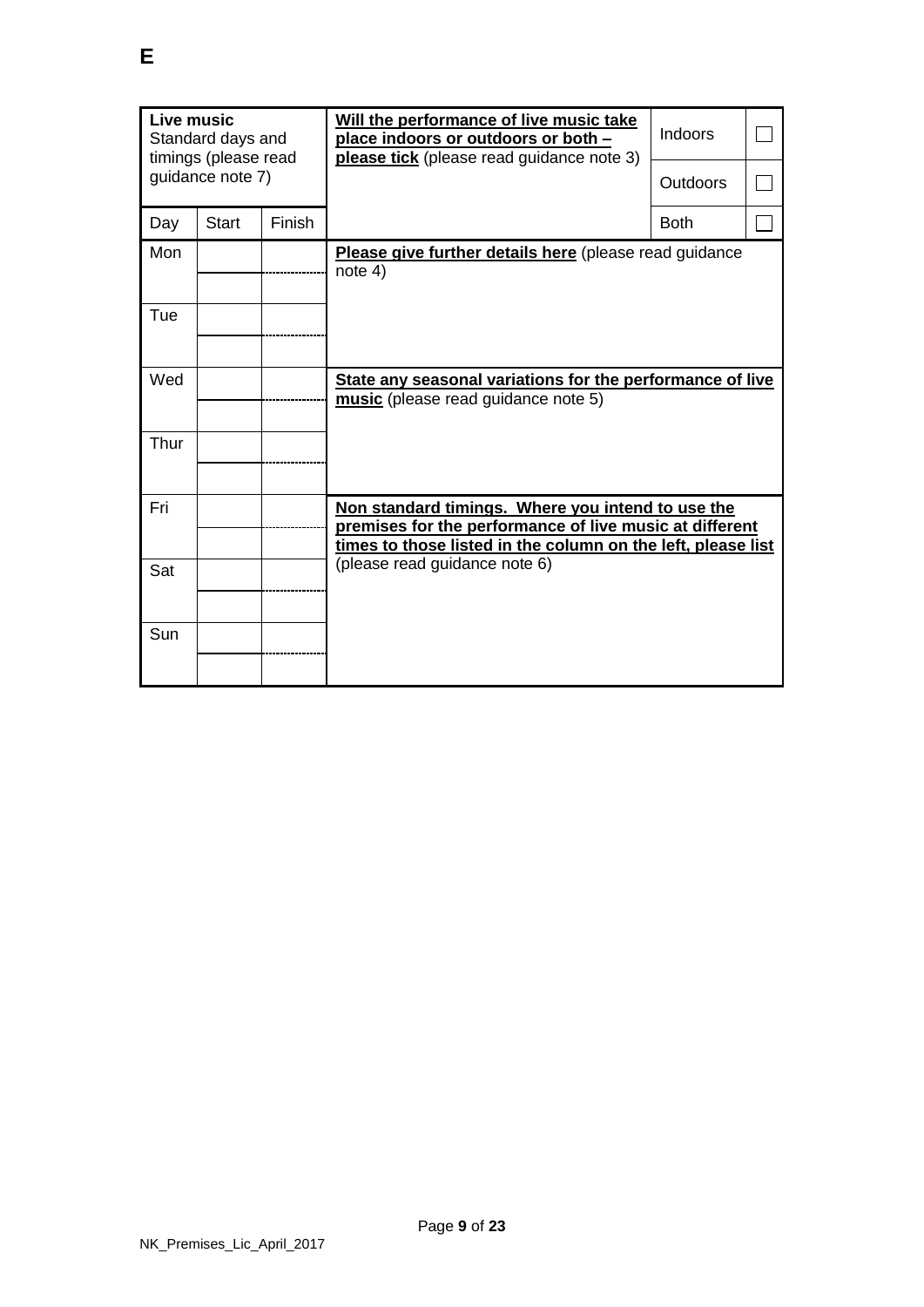| <b>Recorded music</b><br>Standard days and<br>timings (please read |                  |        | Will the playing of recorded music take<br>place indoors or outdoors or both -<br>please tick (please read guidance note 3)                                                  | Indoors     |  |
|--------------------------------------------------------------------|------------------|--------|------------------------------------------------------------------------------------------------------------------------------------------------------------------------------|-------------|--|
|                                                                    | guidance note 7) |        |                                                                                                                                                                              | Outdoors    |  |
| Day                                                                | <b>Start</b>     | Finish |                                                                                                                                                                              | <b>Both</b> |  |
| Mon                                                                |                  |        | Please give further details here (please read guidance<br>note 4)                                                                                                            |             |  |
| Tue                                                                |                  |        |                                                                                                                                                                              |             |  |
| Wed                                                                |                  |        | State any seasonal variations for the playing of<br>recorded music (please read guidance note 5)                                                                             |             |  |
| Thur                                                               |                  |        |                                                                                                                                                                              |             |  |
| Fri                                                                |                  |        | Non standard timings. Where you intend to use the<br>premises for the playing of recorded music at different<br>times to those listed in the column on the left, please list |             |  |
| Sat                                                                |                  |        | (please read guidance note 6)                                                                                                                                                |             |  |
| Sun                                                                |                  |        |                                                                                                                                                                              |             |  |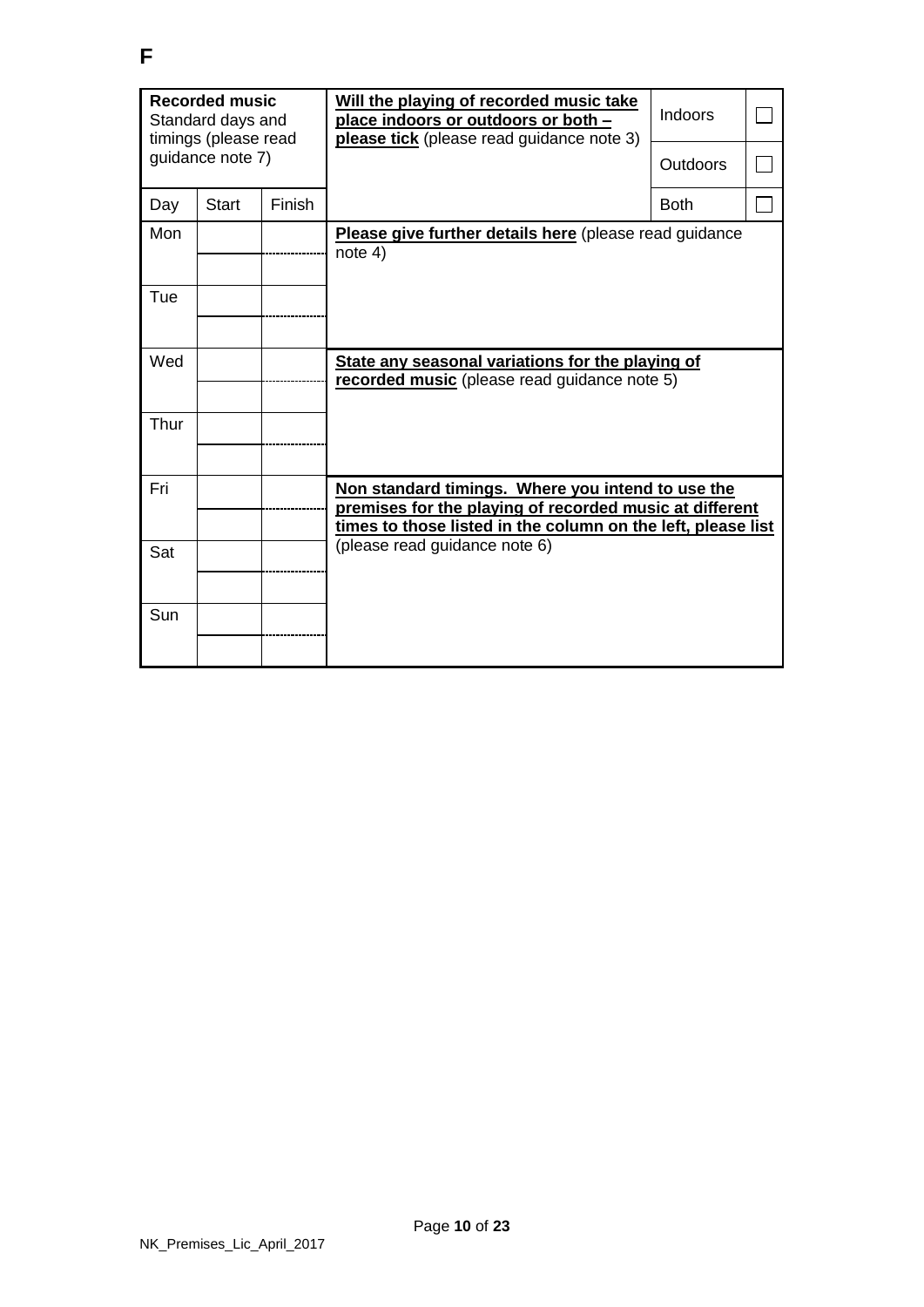**G**

| <b>Performances of</b><br>dance<br>Standard days and<br>timings (please read |                  |        | Will the performance of dance take<br>place indoors or outdoors or both -<br>please tick (please read guidance note<br>3)                                          | Indoors<br><b>Outdoors</b> |  |
|------------------------------------------------------------------------------|------------------|--------|--------------------------------------------------------------------------------------------------------------------------------------------------------------------|----------------------------|--|
|                                                                              | guidance note 7) |        |                                                                                                                                                                    |                            |  |
| Day                                                                          | <b>Start</b>     | Finish |                                                                                                                                                                    | <b>Both</b>                |  |
| Mon                                                                          |                  |        | Please give further details here (please read guidance<br>note 4)                                                                                                  |                            |  |
| Tue                                                                          |                  |        |                                                                                                                                                                    |                            |  |
| Wed                                                                          |                  |        | State any seasonal variations for the performance of<br>dance (please read guidance note 5)                                                                        |                            |  |
| Thur                                                                         |                  |        |                                                                                                                                                                    |                            |  |
| Fri                                                                          |                  |        | Non standard timings. Where you intend to use the<br>premises for the performance of dance at different<br>times to those listed in the column on the left, please |                            |  |
| Sat                                                                          |                  |        | <b>list</b> (please read guidance note 6)                                                                                                                          |                            |  |
| Sun                                                                          |                  |        |                                                                                                                                                                    |                            |  |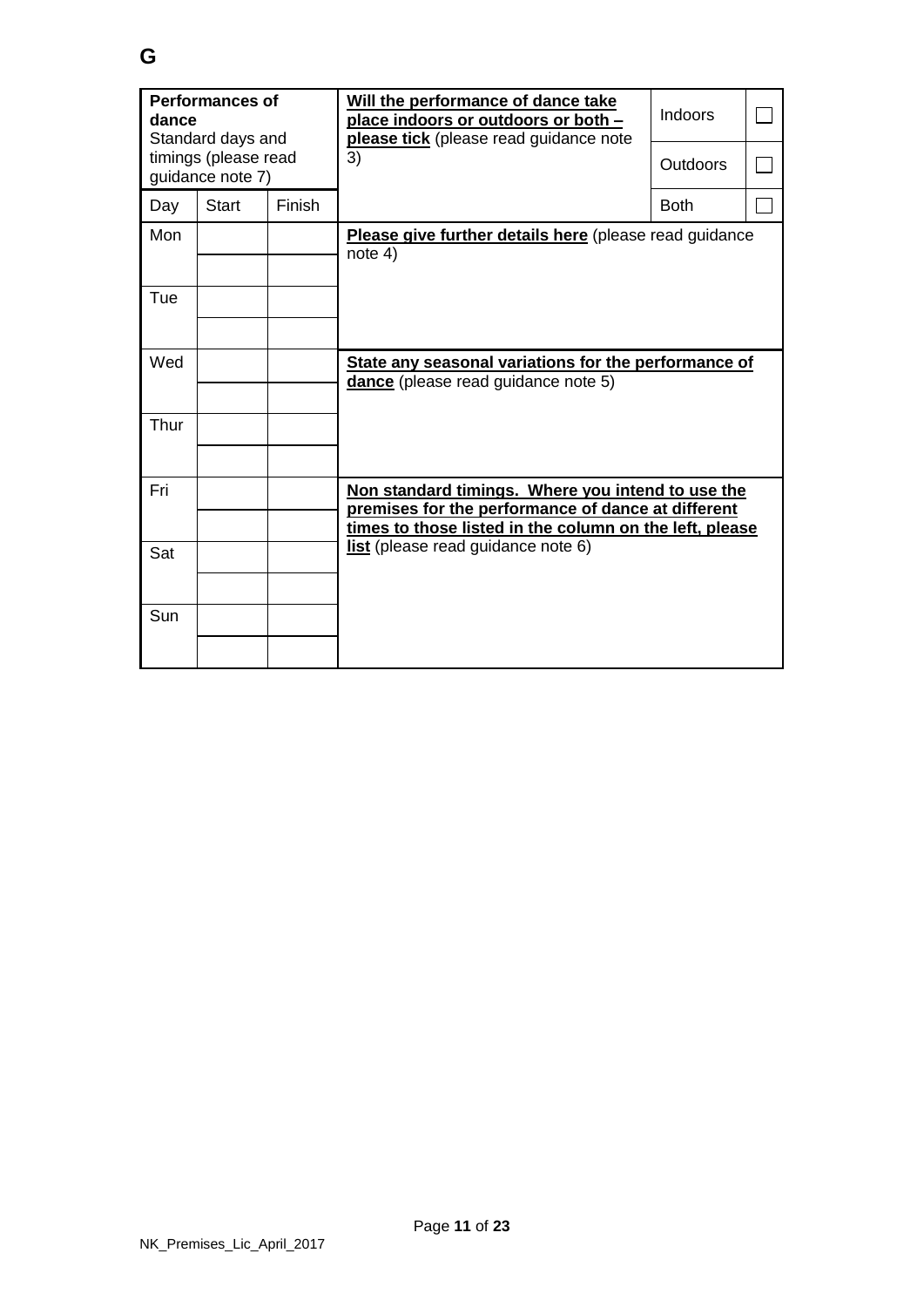| Anything of a similar<br>description to that<br>falling within (e), (f)<br>or $(g)$<br>Standard days and<br>timings (please read<br>guidance note 7) |              |        | Please give a description of the type of entertainment you<br>will be providing                                                                                                                                                                                      |                 |  |
|------------------------------------------------------------------------------------------------------------------------------------------------------|--------------|--------|----------------------------------------------------------------------------------------------------------------------------------------------------------------------------------------------------------------------------------------------------------------------|-----------------|--|
| Day                                                                                                                                                  | <b>Start</b> | Finish | Will this entertainment take place<br>indoors or outdoors or both - please                                                                                                                                                                                           | <b>Indoors</b>  |  |
| Mon                                                                                                                                                  |              |        | tick (please read guidance note 3)                                                                                                                                                                                                                                   | <b>Outdoors</b> |  |
|                                                                                                                                                      |              |        |                                                                                                                                                                                                                                                                      | <b>Both</b>     |  |
| Tue                                                                                                                                                  |              |        | Please give further details here (please read guidance<br>note 4)                                                                                                                                                                                                    |                 |  |
| Wed                                                                                                                                                  |              |        |                                                                                                                                                                                                                                                                      |                 |  |
| Thur                                                                                                                                                 |              |        | State any seasonal variations for entertainment of a<br>similar description to that falling within (e), (f) or (g)<br>(please read guidance note 5)                                                                                                                  |                 |  |
| Fri                                                                                                                                                  |              |        |                                                                                                                                                                                                                                                                      |                 |  |
| Sat                                                                                                                                                  |              |        | Non standard timings. Where you intend to use the<br>premises for the entertainment of a similar description<br>to that falling within (e), (f) or (g) at different times to<br>those listed in the column on the left, please list (please<br>read guidance note 6) |                 |  |
| Sun                                                                                                                                                  |              |        |                                                                                                                                                                                                                                                                      |                 |  |

**H**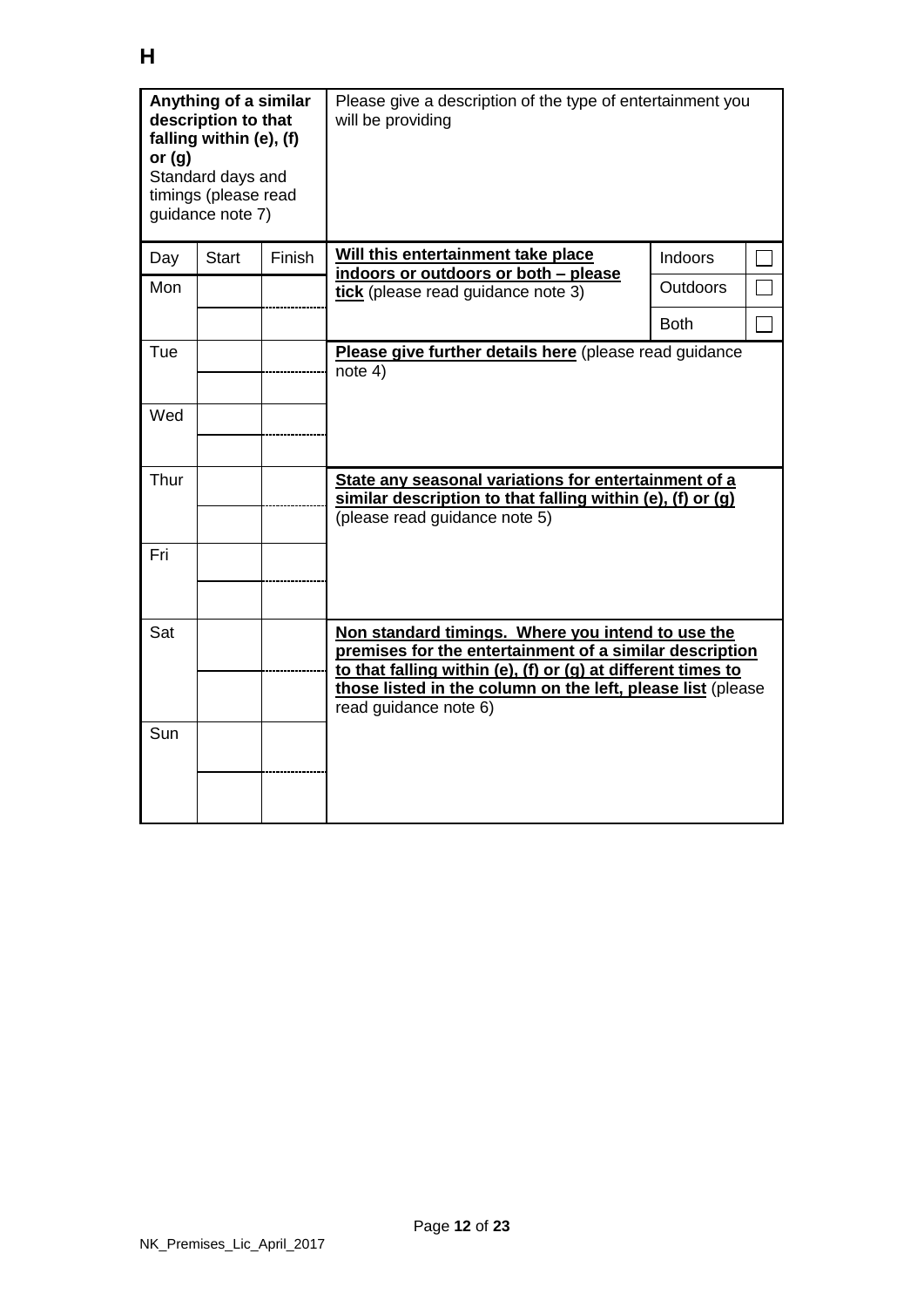| Late night refreshment<br>Standard days and<br>timings (please read |                  |               | Will the provision of late night<br>refreshment take place indoors or<br>outdoors or both - please tick (please                                                       | Indoors         |  |
|---------------------------------------------------------------------|------------------|---------------|-----------------------------------------------------------------------------------------------------------------------------------------------------------------------|-----------------|--|
|                                                                     | guidance note 7) |               | read guidance note 3)                                                                                                                                                 | <b>Outdoors</b> |  |
| Day                                                                 | <b>Start</b>     | <b>Finish</b> |                                                                                                                                                                       | <b>Both</b>     |  |
| Mon                                                                 |                  |               | Please give further details here (please read guidance<br>note 4)                                                                                                     |                 |  |
| Tue                                                                 |                  |               |                                                                                                                                                                       |                 |  |
| Wed                                                                 |                  |               | State any seasonal variations for the provision of late<br>night refreshment (please read guidance note 5)                                                            |                 |  |
| Thur                                                                |                  |               |                                                                                                                                                                       |                 |  |
| Fri                                                                 |                  |               | Non standard timings. Where you intend to use the<br>premises for the provision of late night refreshment at<br>different times, to those listed in the column on the |                 |  |
| Sat                                                                 |                  |               | left, please list (please read guidance note 6)                                                                                                                       |                 |  |
| Sun                                                                 |                  |               |                                                                                                                                                                       |                 |  |

**I**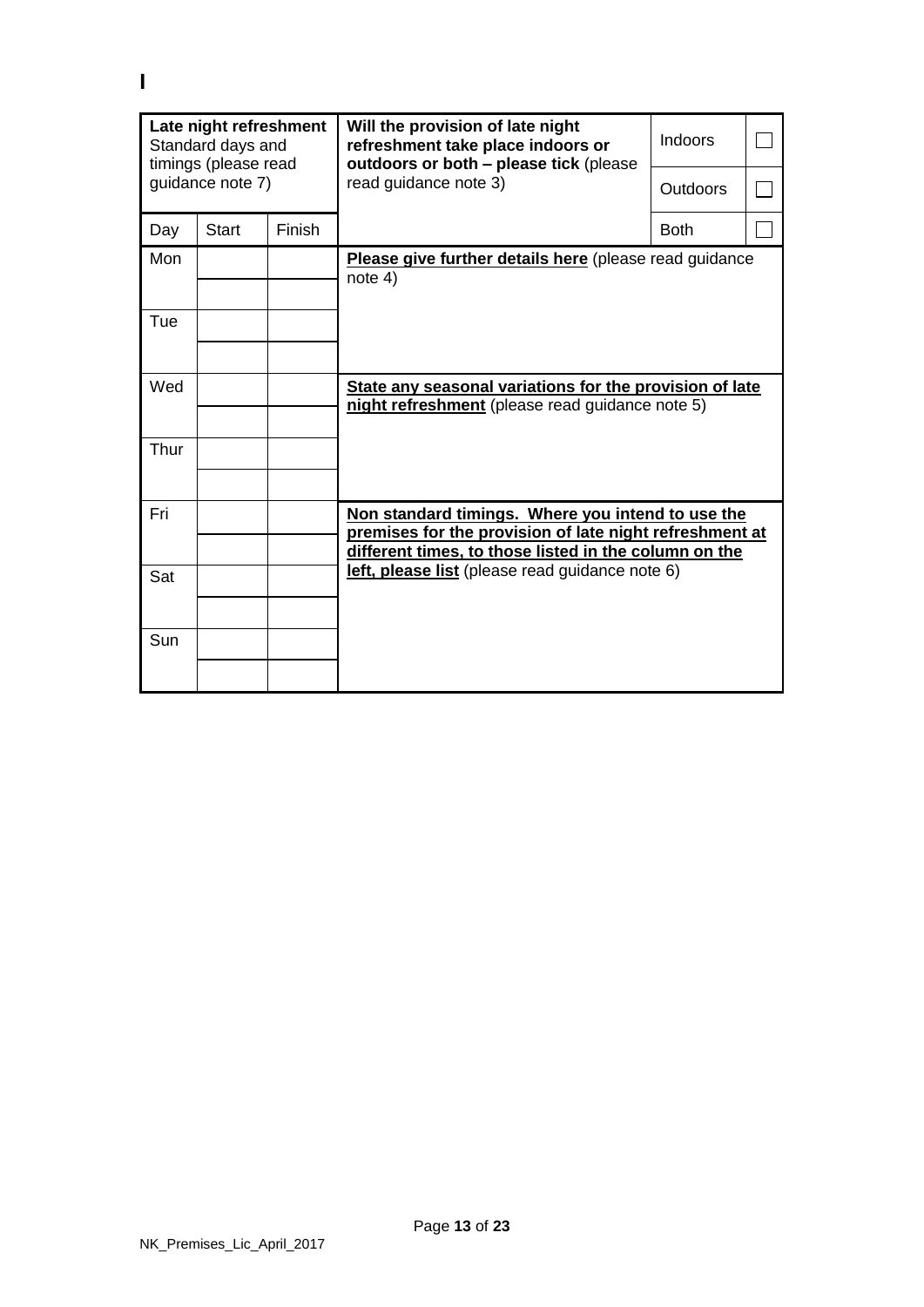| <b>Supply of alcohol</b><br>Standard days and<br>timings (please read |                  |        | Will the supply of alcohol be for<br>consumption - please tick (please read<br>quidance note 8)                                                                              | On the<br>premises  |  |
|-----------------------------------------------------------------------|------------------|--------|------------------------------------------------------------------------------------------------------------------------------------------------------------------------------|---------------------|--|
|                                                                       | guidance note 7) |        |                                                                                                                                                                              | Off the<br>premises |  |
| Day                                                                   | <b>Start</b>     | Finish |                                                                                                                                                                              | <b>Both</b>         |  |
| Mon                                                                   |                  |        | State any seasonal variations for the supply of alcohol<br>(please read guidance note 5)                                                                                     |                     |  |
| Tue                                                                   |                  |        |                                                                                                                                                                              |                     |  |
| Wed                                                                   |                  |        |                                                                                                                                                                              |                     |  |
| Thur                                                                  |                  |        | Non standard timings. Where you intend to use the<br>premises for the supply of alcohol at different times to<br>those listed in the column on the left, please list (please |                     |  |
| Fri                                                                   |                  |        | read guidance note 6)                                                                                                                                                        |                     |  |
| Sat                                                                   |                  |        |                                                                                                                                                                              |                     |  |
| Sun                                                                   |                  |        |                                                                                                                                                                              |                     |  |

**State the name and details of the individual whom you wish to specify on the licence as designated premises supervisor (Please see declaration about the entitlement to work in the checklist at the end of the form):**

| Name                                   |  |  |  |  |  |  |
|----------------------------------------|--|--|--|--|--|--|
| Date of birth                          |  |  |  |  |  |  |
| Address                                |  |  |  |  |  |  |
|                                        |  |  |  |  |  |  |
|                                        |  |  |  |  |  |  |
|                                        |  |  |  |  |  |  |
|                                        |  |  |  |  |  |  |
| Postcode                               |  |  |  |  |  |  |
| Personal licence number (if known)     |  |  |  |  |  |  |
|                                        |  |  |  |  |  |  |
| Issuing licensing authority (if known) |  |  |  |  |  |  |

**J**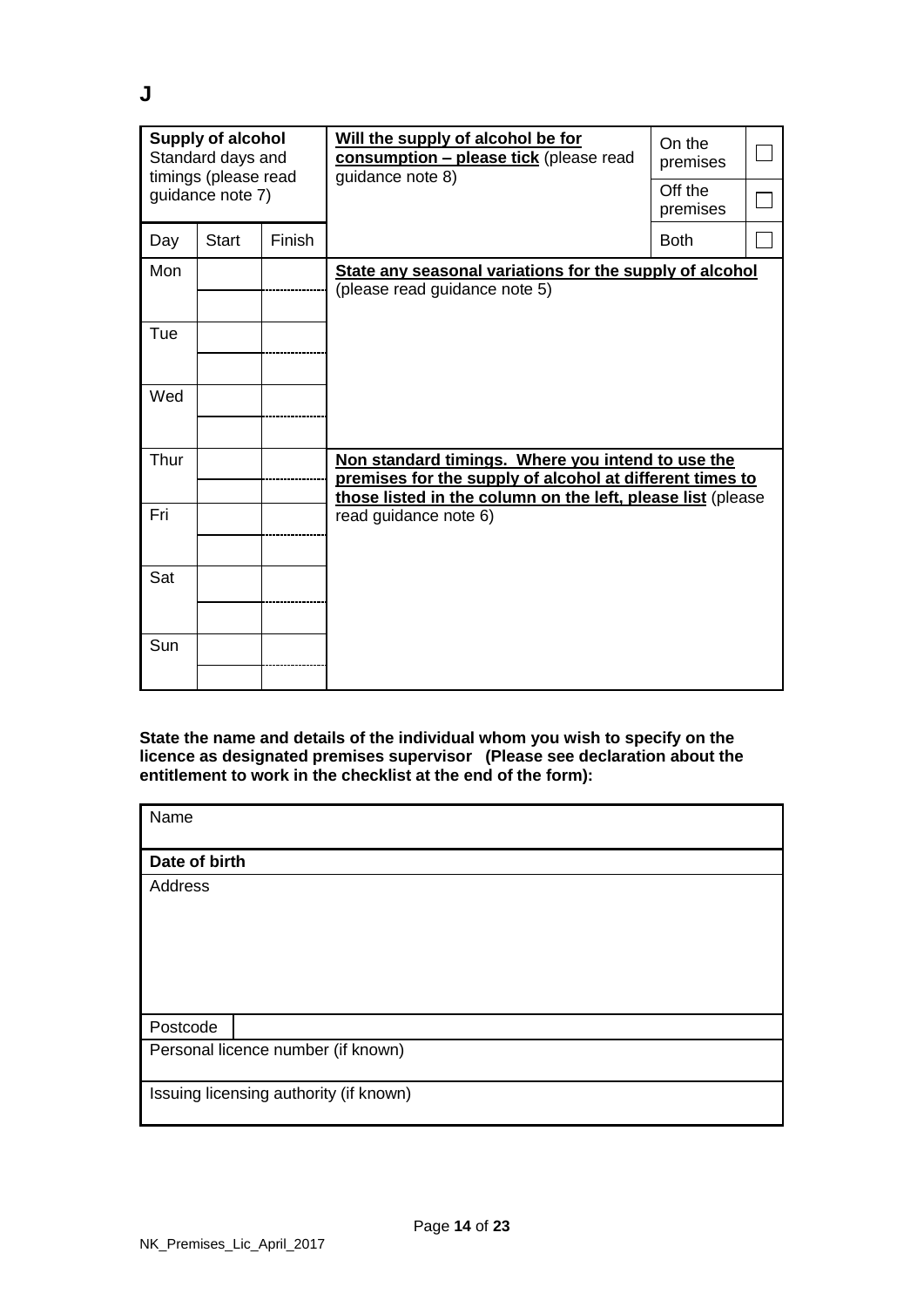# **K**

**Please highlight any adult entertainment or services, activities, other entertainment or matters ancillary to the use of the premises that may give rise to concern in respect of children** (please read guidance note 9).

# **L**

| Hours premises are<br>open to the public<br>Standard days and<br>timings (please read<br>guidance note 7) |              |        | State any seasonal variations (please read guidance<br>note 5)                                                                           |
|-----------------------------------------------------------------------------------------------------------|--------------|--------|------------------------------------------------------------------------------------------------------------------------------------------|
| Day                                                                                                       | <b>Start</b> | Finish |                                                                                                                                          |
| Mon                                                                                                       |              |        |                                                                                                                                          |
| Tue                                                                                                       |              |        |                                                                                                                                          |
| Wed                                                                                                       |              |        |                                                                                                                                          |
|                                                                                                           |              |        | Non standard timings. Where you intend the premises                                                                                      |
| Thur                                                                                                      |              |        | to be open to the public at different times from those<br>listed in the column on the left, please list (please read<br>guidance note 6) |
| Fri                                                                                                       |              |        |                                                                                                                                          |
| Sat                                                                                                       |              |        |                                                                                                                                          |
| Sun                                                                                                       |              |        |                                                                                                                                          |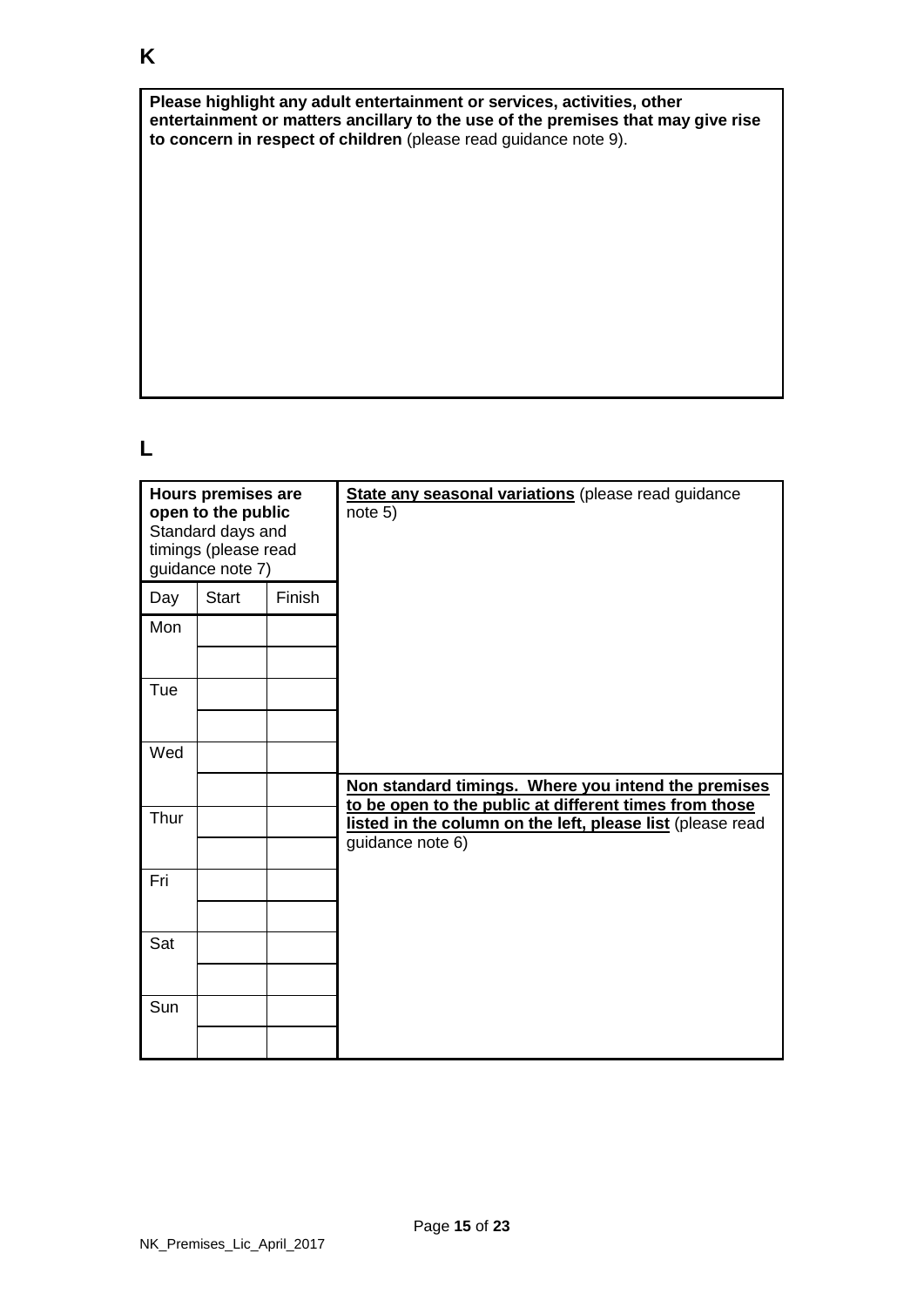**M** Describe the steps you intend to take to promote the four licensing objectives:

**a) General – all four licensing objectives (b, c, d and e)** (please read guidance note 10)

# **b) The prevention of crime and disorder**

**c) Public safety**

**d) The prevention of public nuisance**

**e) The protection of children from harm**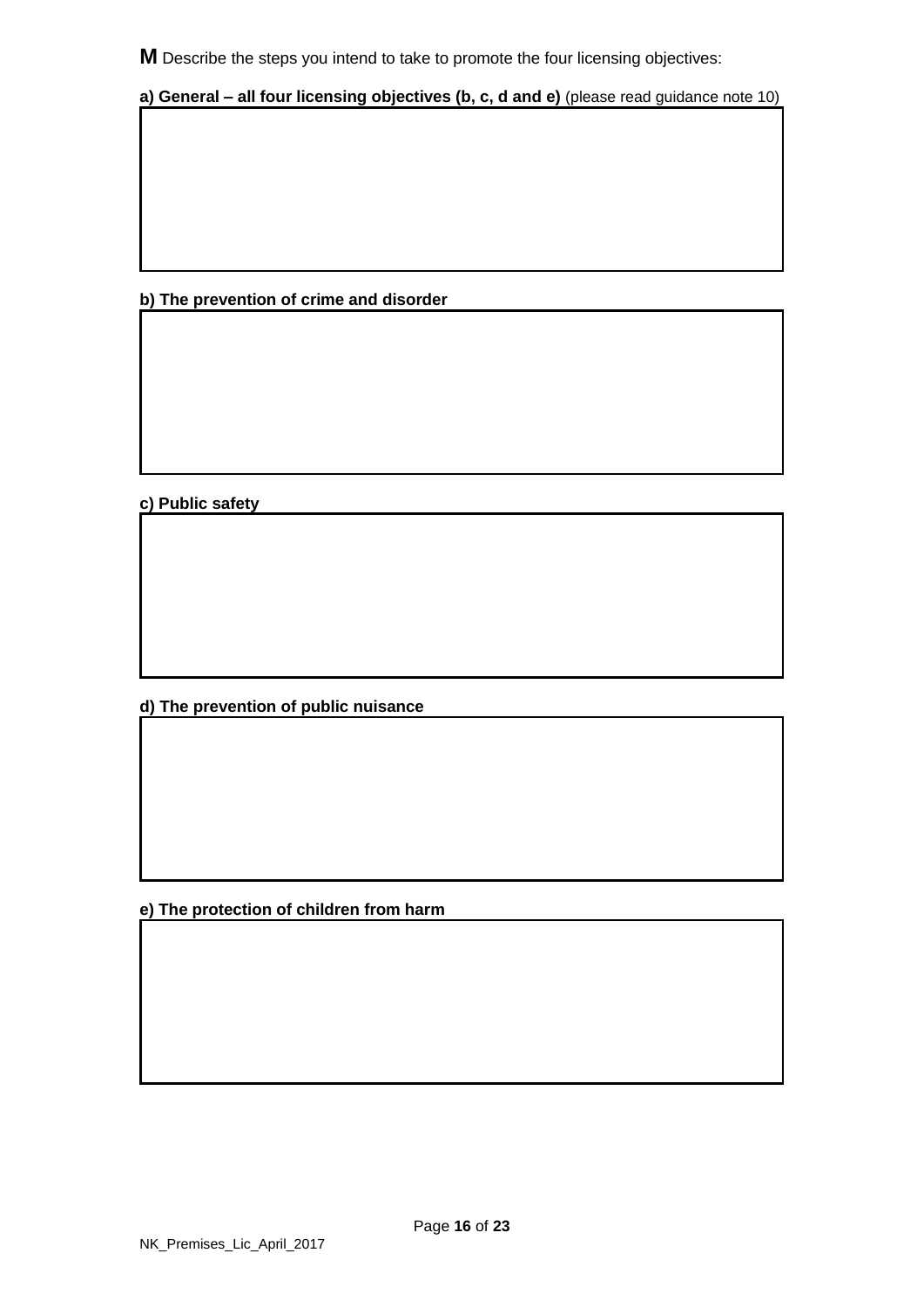### **Checklist:**

#### **Please tick to indicate agreement**

| I have made or enclosed payment of the fee.                                                                                                                                                                                                                                                        |  |
|----------------------------------------------------------------------------------------------------------------------------------------------------------------------------------------------------------------------------------------------------------------------------------------------------|--|
| I have enclosed the plan of the premises.                                                                                                                                                                                                                                                          |  |
| I have sent copies of this application and the plan to responsible authorities<br>and others where applicable.                                                                                                                                                                                     |  |
| I have enclosed the consent form completed by the individual I wish to be<br>designated premises supervisor, if applicable.                                                                                                                                                                        |  |
| I understand that I must now advertise my application.                                                                                                                                                                                                                                             |  |
| I understand that if I do not comply with the above requirements my<br>application will be rejected.                                                                                                                                                                                               |  |
| (Applicable to all individual applicants, including those in a partnership which<br>is not a limited liability partnership, but not companies or limited liability<br>partnerships] I have included documents demonstrating my entitlement to<br>work in the United Kingdom (please read note 15). |  |

### **IT IS AN OFFENCE, UNDER SECTION 158 OF THE LICENSING ACT 2003, TO MAKE A FALSE STATEMENT IN OR IN CONNECTION WITH THIS APPLICATION. THOSE WHO MAKE A FALSE STATEMENT MAY BE LIABLE ON SUMMARY CONVICTION TO A FINE OF ANY AMOUNT.**

**IT IS AN OFFENCE UNDER SECTION 24B OF THE IMMIGRATION ACT 1971 FOR A PERSON TO WORK WHEN THEY KNOW, OR HAVE REASONABLE CAUSE TO BELIEVE, THAT THEY ARE DISQUALIFIED FROM DOING SO BY REASON OF THEIR IMMIGRATION STATUS. THOSE WHO EMPLOY AN ADULT WITHOUT LEAVE OR WHO IS SUBJECT TO CONDITIONS AS TO EMPLOYMENT WILL BE LIABLE TO A CIVIL PENALTY UNDER SECTION 15 OF THE IMMIGRATION, ASYLUM AND NATIONALITY ACT 2006 AND PURSUANT TO SECTION 21 OF THE SAME ACT, WILL BE COMMITTING AN OFFENCE WHERE THEY DO SO IN THE KNOWLEDGE, OR WITH REASONABLE CAUSE TO BELIEVE, THAT THE EMPLOYEE IS DISQUALIFIED.**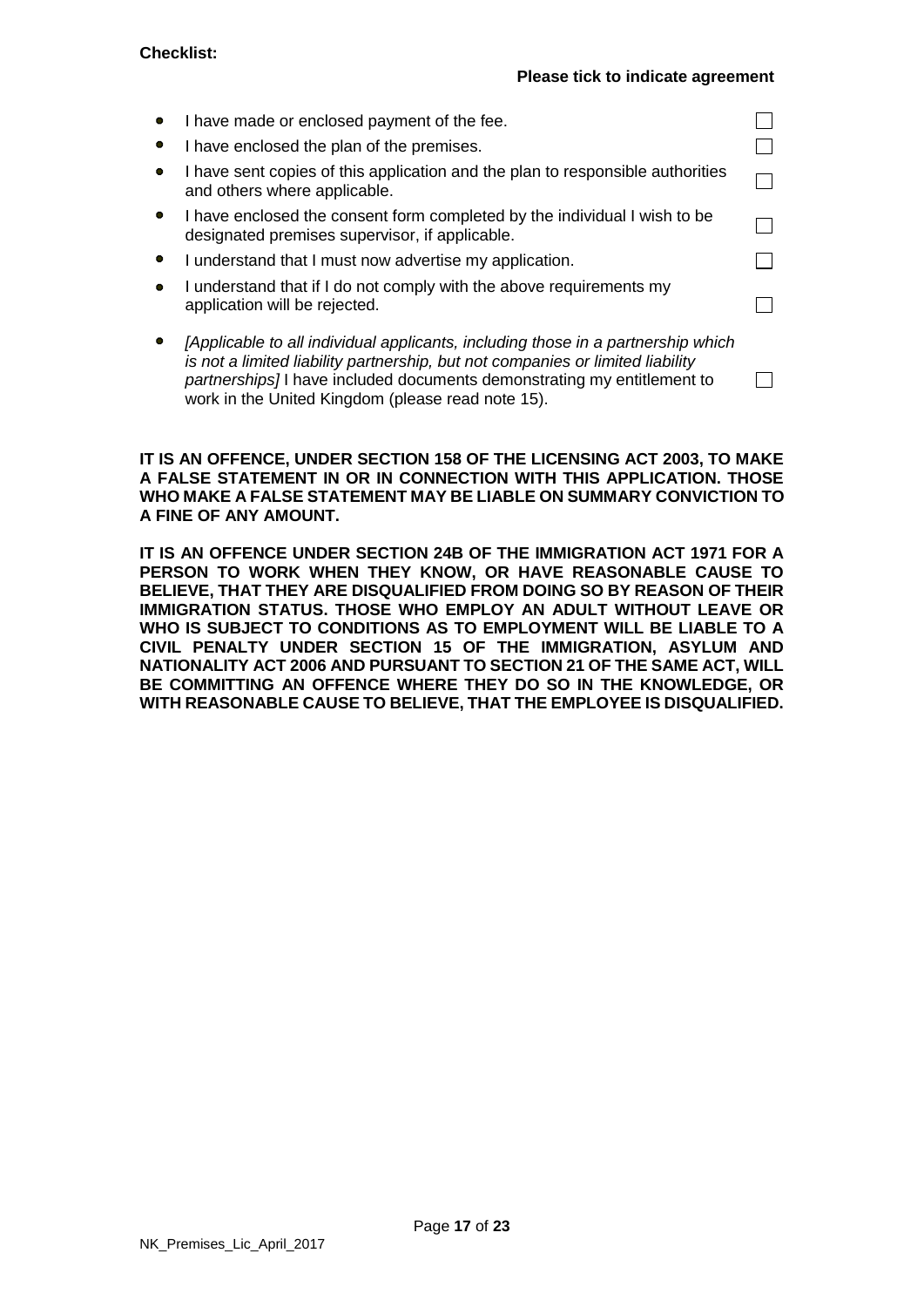**Signature of applicant or applicant's solicitor or other duly authorised agent** (see guidance note 12). **If signing on behalf of the applicant, please state in what capacity.** 

|                    | [Applicable to individual applicants only, including those in a<br>partnership which is not a limited liability partnership]                                                                                                                                                                                                                                                                                                                                                                                                                                                                                                                                                                   |
|--------------------|------------------------------------------------------------------------------------------------------------------------------------------------------------------------------------------------------------------------------------------------------------------------------------------------------------------------------------------------------------------------------------------------------------------------------------------------------------------------------------------------------------------------------------------------------------------------------------------------------------------------------------------------------------------------------------------------|
| <b>Declaration</b> | I understand I am not entitled to be issued with a licence if I<br>do not have the entitlement to live and work in the UK (or if I<br>am subject to a condition preventing me from doing work<br>relating to the carrying on of a licensable activity) and that my<br>licence will become invalid if I cease to be entitled to live and<br>work in the UK (please read guidance note 15).<br>The DPS named in this application form is entitled to work in<br>the UK (and is not subject to conditions preventing him or her<br>from doing work relating to a licesable activity) and I have seen<br>a copy of his or her proof of entitlement to work, if appropriate<br>(please see note 15) |
| Signature          |                                                                                                                                                                                                                                                                                                                                                                                                                                                                                                                                                                                                                                                                                                |
| Date               |                                                                                                                                                                                                                                                                                                                                                                                                                                                                                                                                                                                                                                                                                                |
| Capacity           |                                                                                                                                                                                                                                                                                                                                                                                                                                                                                                                                                                                                                                                                                                |

**For joint applications, signature of 2nd applicant or 2nd applicant's solicitor or other authorised agent** (please read guidance note 13). **If signing on behalf of the applicant, please state in what capacity.**

| Signature |  |
|-----------|--|
| Date      |  |
| Capacity  |  |

|                                                                                         |  | Contact name (where not previously given) and postal address for correspondence<br>associated with this application (please read guidance note 14) |  |  |  |  |
|-----------------------------------------------------------------------------------------|--|----------------------------------------------------------------------------------------------------------------------------------------------------|--|--|--|--|
| Post town                                                                               |  | Postcode                                                                                                                                           |  |  |  |  |
| Telephone number (if any)                                                               |  |                                                                                                                                                    |  |  |  |  |
| If you would prefer us to correspond with you by e-mail, your e-mail address (optional) |  |                                                                                                                                                    |  |  |  |  |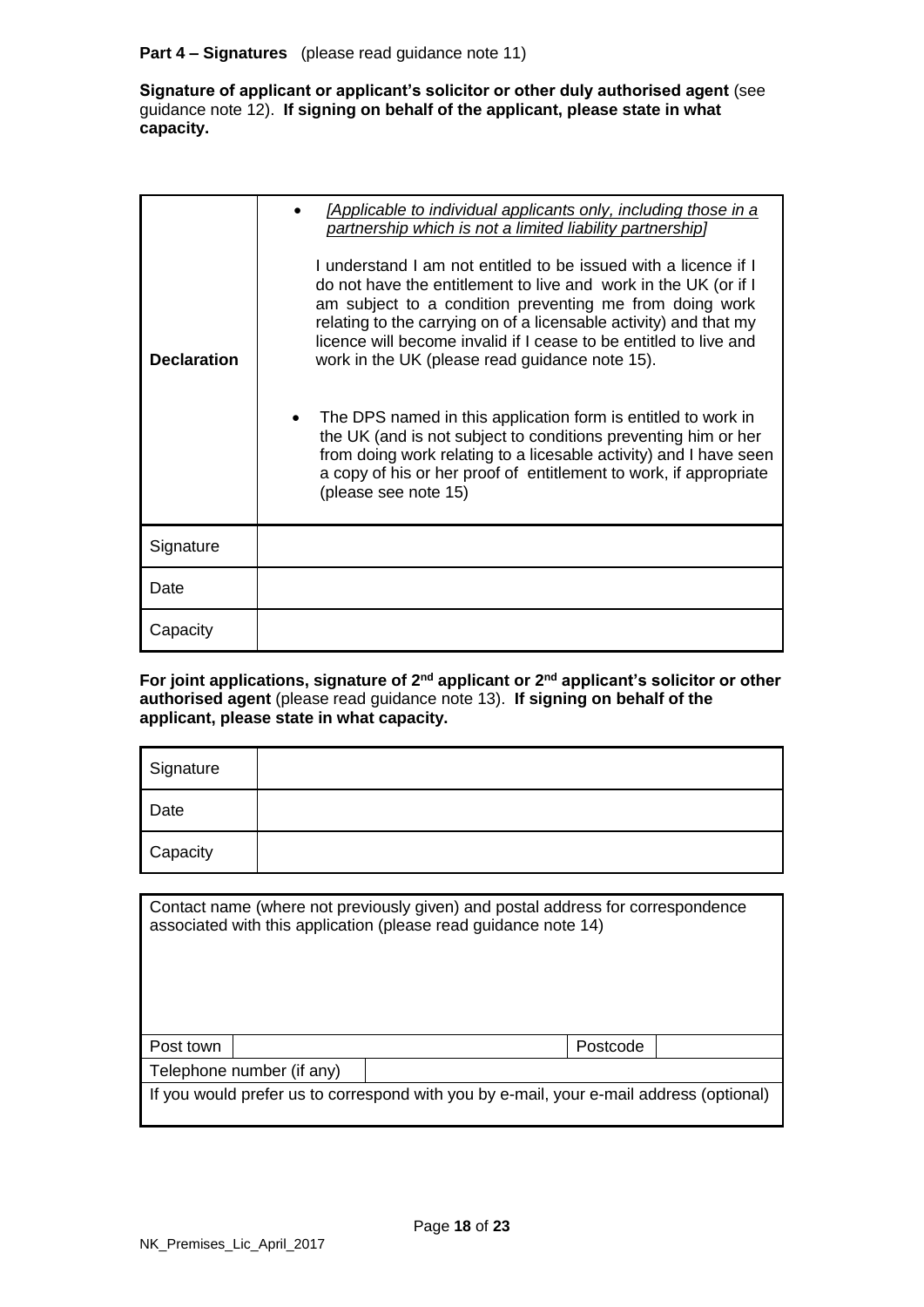- 1. Describe the premises, for example the type of premises, its general situation and layout and any other information which could be relevant to the licensing objectives. Where your application includes off-supplies of alcohol and you intend to provide a place for consumption of these off-supplies, you must include a description of where the place will be and its proximity to the premises.
- 2. In terms of specific regulated entertainments please note that:
	- Plays: no licence is required for performances between 08:00 and 23.00 on any day, provided that the audience does not exceed 500.
	- Films: no licence is required for 'not-for-profit' film exhibition held in community premises between 08.00 and 23.00 on any day provided that the audience does not exceed 500 and the organiser (a) gets consent to the screening from a person who is responsible for the premises; and (b) ensures that each such screening abides by age classification ratings.
	- Indoor sporting events: no licence is required for performances between 08.00 and 23.00 on any day, provided that the audience does not exceed 1000.
	- Boxing or Wrestling Entertainment: no licence is required for a contest, exhibition or display of Greco-Roman wrestling, or freestyle wrestling between 08.00 and 23.00 on any day, provided that the audience does not exceed 1000. Combined fighting sports – defined as a contest, exhibition or display which combines boxing or wrestling with one or more martial arts – are licensable as a boxing or wrestling entertainment rather than an indoor sporting event.
	- Live music: no licence permission is required for:
		- o a performance of unamplified live music between 08.00 and 23.00 on any day, on any premises.
		- o a performance of amplified live music between 08.00 and 23.00 on any day on premises authorised to sell alcohol for consumption on those premises, provided that the audience does not exceed 500.
		- $\circ$  a performance of amplified live music between 08.00 and 23.00 on any day, in a workplace that is not licensed to sell alcohol on those premises, provided that the audience does not exceed 500.
		- o a performance of amplified live music between 08.00 and 23.00 on any day, in a church hall, village hall, community hall, or other similar community premises, that is not licensed by a premises licence to sell alcohol, provided that (a) the audience does not exceed 500, and (b) the organiser gets consent for the performance from a person who is responsible for the premises.
		- a performance of amplified live music between 08.00 and 23.00 on any day, at the non-residential premises of (i) a local authority, or (ii) a school, or (iii) a hospital, provided that (a) the audience does not exceed 500, and (b) the organiser gets consent for the performance on the relevant premises from: (i) the local authority concerned, or (ii) the school or (iii) the health care provider for the hospital.
	- Recorded Music: no licence permission is required for:
		- o any playing of recorded music between 08.00 and 23.00 on any day on premises authorised to sell alcohol for consumption on those premises, provided that the audience does not exceed 500.
		- o any playing of recorded music between 08.00 and 23.00 on any day, in a church hall, village hall, community hall, or other similar community premises, that is not licensed by a premises licence to sell alcohol, provided that (a) the audience does not exceed 500, and (b) the organiser gets consent for the performance from a person who is responsible for the premises.
		- o any playing of recorded music between 08.00 and 23.00 on any day, at the non-residential premises of (i) a local authority, or (ii) a school, or (iii) a hospital, provided that (a) the audience does not exceed 500, and (b) the organiser gets consent for the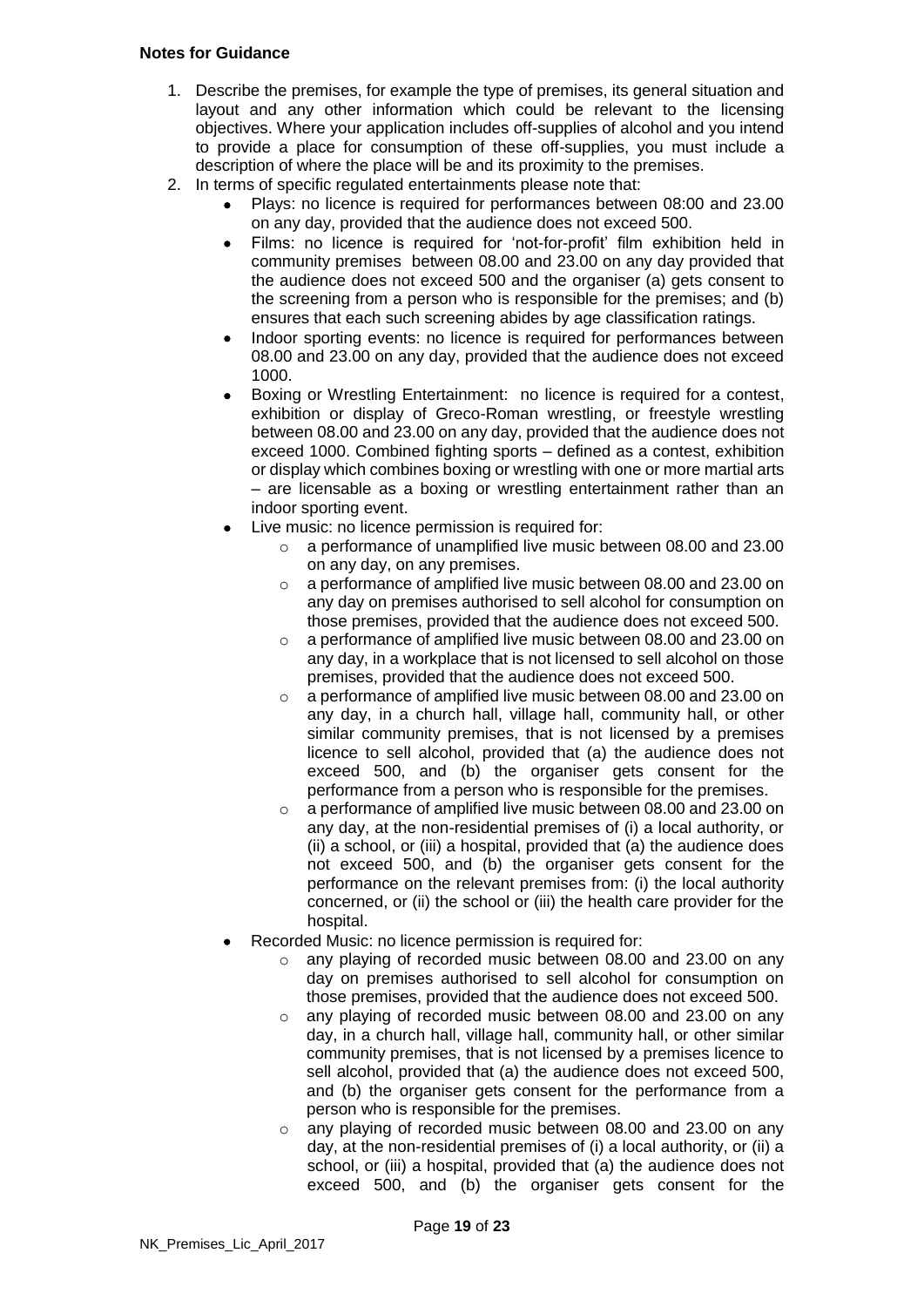performance on the relevant premises from: (i) the local authority concerned, or (ii) the school proprietor or (iii) the health care provider for the hospital.

- Dance: no licence is required for performances between 08.00 and 23.00 on any day, provided that the audience does not exceed 500. However, a performance which amounts to adult entertainment remains licensable.
- Cross activity exemptions: no licence is required between 08.00 and 23.00 on any day, with no limit on audience size for:
	- o any entertainment taking place on the premises of the local authority where the entertainment is provided by or on behalf of the local authority;
	- o any entertainment taking place on the hospital premises of the health care provider where the entertainment is provided by or on behalf of the health care provider;
	- o any entertainment taking place on the premises of the school where the entertainment is provided by or on behalf of the school proprietor; and
	- o any entertainment (excluding films and a boxing or wrestling entertainment) taking place at a travelling circus, provided that (a) it takes place within a moveable structure that accommodates the audience, and (b) that the travelling circus has not been located on the same site for more than 28 consecutive days.
- 3. Where taking place in a building or other structure please tick as appropriate (indoors may include a tent).
- 4. For example the type of activity to be authorised, if not already stated, and give relevant further details, for example (but not exclusively) whether or not music will be amplified or unamplified.
- 5. For example (but not exclusively), where the activity will occur on additional days during the summer months.
- 6. For example (but not exclusively), where you wish the activity to go on longer on a particular day e.g. Christmas Eve.
- 7. Please give timings in 24 hour clock (e.g. 16.00) and only give details for the days of the week when you intend the premises to be used for the activity.
- 8. If you wish people to be able to consume alcohol on the premises, please tick 'on the premises'. If you wish people to be able to purchase alcohol to consume away from the premises, please tick 'off the premises'. If you wish people to be able to do both, please tick 'both'.
- 9. Please give information about anything intended to occur at the premises or ancillary to the use of the premises which may give rise to concern in respect of children, regardless of whether you intend children to have access to the premises, for example (but not exclusively) nudity or semi-nudity, films for restricted age groups or the presence of gaming machines.
- 10. Please list here steps you will take to promote all four licensing objectives together.
- 11. The application form must be signed.
- 12. An applicant's agent (for example solicitor) may sign the form on their behalf provided that they have actual authority to do so.
- 13. Where there is more than one applicant, each of the applicants or their respective agent must sign the application form.
- 14. This is the address which we shall use to correspond with you about this application.

### 15.**Entitlement to work/immigration status for individual applicants and applications from partnerships which are not limited liability partnerships**:

A licence may not be held by an individual or an individual in a partnership who is resident in the UK who:

- does not have the right to live and work in the UK; or
- is subject to a condition preventing him or her from doing work relating to the carrying on of a licensable activity.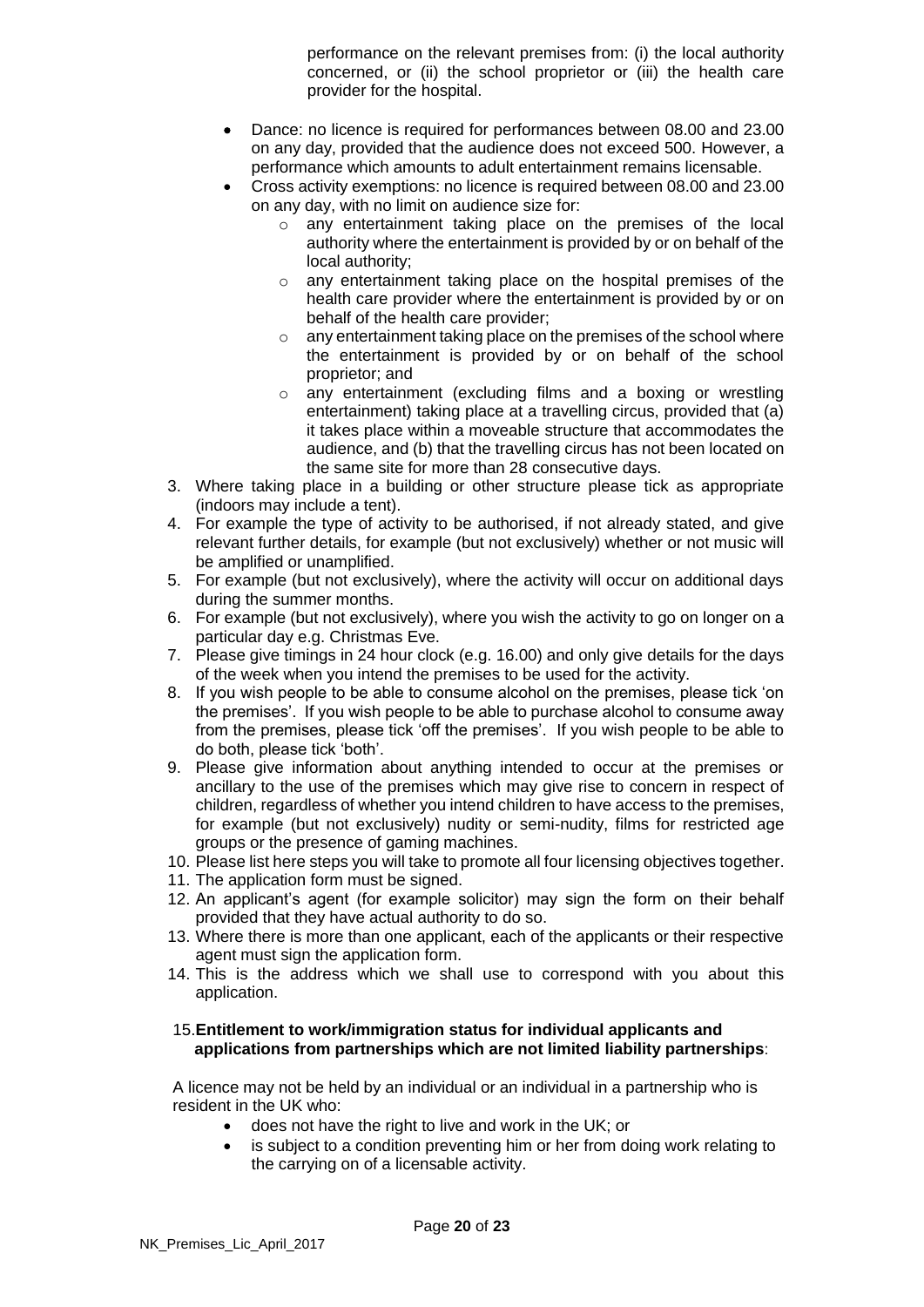Any premises licence issued in respect of an application made on or after 6 April 2017 will become invalid if the holder ceases to be entitled to work in the UK.

Applicants must demonstrate that they have an entitlement to work in the UK and are not subject to a condition preventing them from doing work relating to the carrying on of a licensable activity. They do this by providing with this application copies or scanned copies of the following documents (which do not need to be certified).

### **Documents which demonstrate entitlement to work in the UK**

- An expired or current passport showing the holder, or a person named in the passport as the child of the holder, is a British citizen or a citizen of the UK and Colonies having the right of abode in the UK [please see note below about which sections of the passport to copy].
- An expired or current passport or national identity card showing the holder, or a person named in the passport as the child of the holder, is a national of a European Economic Area country or Switzerland.
- A Registration Certificate or document certifying permanent residence issued by the Home Office to a national of a European Economic Area country or Switzerland.
- A Permanent Residence Card issued by the Home Office to the family member of a national of a European Economic Area country or Switzerland.
- A **current** Biometric Immigration Document (Biometric Residence Permit) issued by the Home Office to the holder indicating that the person named is allowed to stay indefinitely in the UK, or has no time limit on their stay in the UK.
- A **current** passport endorsed to show that the holder is exempt from immigration control, is allowed to stay indefinitely in the UK, has the right of abode in the UK, or has no time limit on their stay in the UK.
- A **current** Immigration Status Document issued by the Home Office to the holder with an endorsement indicating that the named person is allowed to stay indefinitely in the UK or has no time limit on their stay in the UK, **when produced in combination with** an official document giving the person's permanent National Insurance number and their name issued by a Government agency or a previous employer.
- A **full** birth or adoption certificate issued in the UK which includes the name(s) of at least one of the holder's parents or adoptive parents, **when produced in combination with** an official document giving the person's permanent National Insurance number and their name issued by a Government agency or a previous employer.
- A birth or adoption certificate issued in the Channel Islands, the Isle of Man or Ireland **when produced in combination with** an official document giving the person's permanent National Insurance number and their name issued by a Government agency or a previous employer.
- A certificate of registration or naturalisation as a British citizen, **when produced in combination with** an official document giving the person's permanent National Insurance number and their name issued by a Government agency or a previous employer.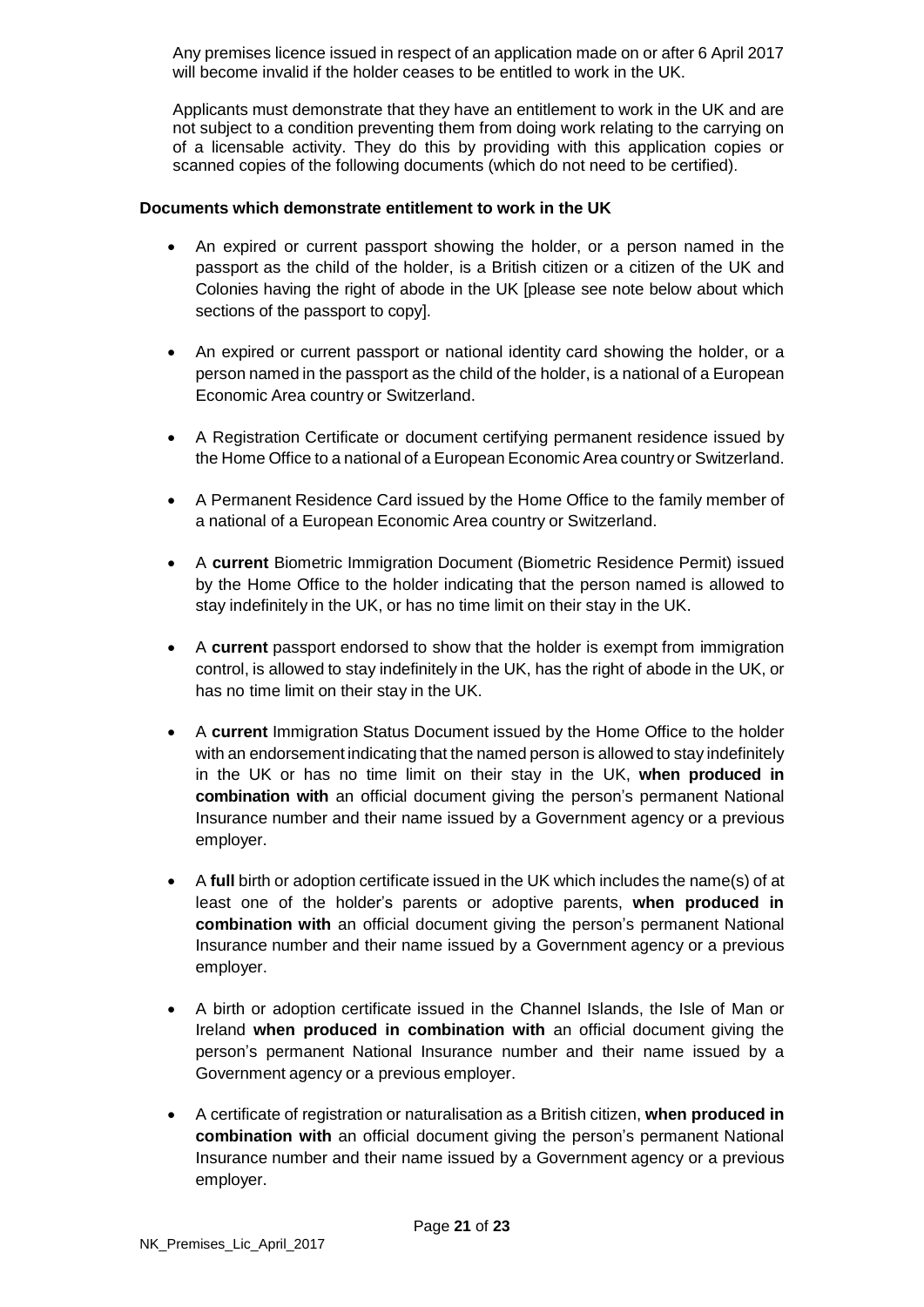- A **current** passport endorsed to show that the holder is allowed to stay in the UK and is currently allowed to work and is not subject to a condition preventing the holder from doing work relating to the carrying on of a licensable activity.
- A **current** Biometric Immigration Document (Biometric Residence Permit) issued by the Home Office to the holder which indicates that the named person can currently stay in the UK and is allowed to work relation to the carrying on of a licensable activity.
- A **current** Residence Card issued by the Home Office to a person who is not a national of a European Economic Area state or Switzerland but who is a family member of such a national or who has derivative rights or residence.
- A **current** Immigration Status Document containing a photograph issued by the Home Office to the holder with an endorsement indicating that the named person may stay in the UK, and is allowed to work and is not subject to a condition preventing the holder from doing work relating to the carrying on of a licensable activity **when produced in combination with** an official document giving the person's permanent National Insurance number and their name issued by a Government agency or a previous employer.
- A Certificate of Application, **less than 6 months old**, issued by the Home Office under regulation 17(3) or 18A (2) of the Immigration (European Economic Area) Regulations 2006, to a person who is not a national of a European Economic Area state or Switzerland but who is a family member of such a national or who has derivative rights of residence.
- Reasonable evidence that the person has an outstanding application to vary their permission to be in the UK with the Home Office such as the Home Office acknowledgement letter or proof of postage evidence, or reasonable evidence that the person has an appeal or administrative review pending on an immigration decision, such as an appeal or administrative review reference number.
- Reasonable evidence that a person who is not a national of an EEA state or Switzerland but who is a family member of such a national or who has derivative rights of residence in exercising treaty rights in the UK including:-
	- $\bullet$  evidence of the applicant's own identity such as a passport,
	- evidence of their relationship with the EEA family member  $-$  e.g. a marriage certificate, civil partnership certificate or birth certificate, and
	- evidence that the EEA national has a right of permanent residence in the UK or is one of the following if they have been in the UK for more than 3 months:
		- (i) working e.g. employment contract, wage slips, letter from the employer,
		- (ii) self-employed e.g. contracts, invoices, or audited accounts with a bank,
		- (iii) studying e.g. letter from the school, college or university and evidence of sufficient funds; or
		- (iv) self-sufficient e.g. bank statements.

Family members of European Economic Area nationals who are studying or financially independent must also provide evidence that the European Economic Area national and